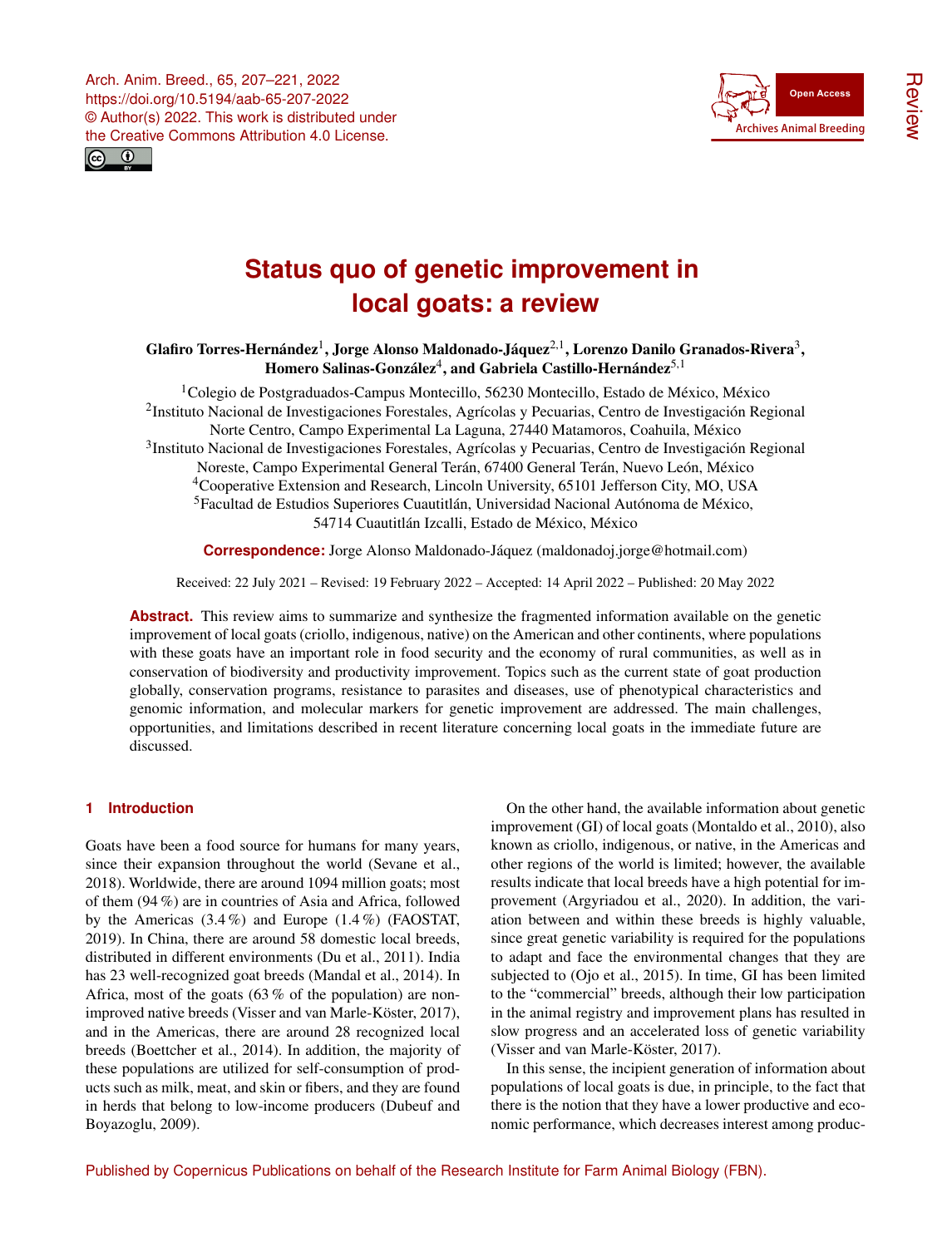ers and places a specific breed or genotype at risk of extinction (Biscarini et al., 2015). Therefore, the greatest challenge of GI in local breeds is the adaptation of selection schemes and classic improvement in small populations and production systems characterized by poor organization from producers (Gandini et al., 2017). In addition, it is necessary to include the ideology of small-scale producers in the objectives and selection criteria. For example, Gunia et al. (2010) mention that the conformation and growth of males are among of the most desirable traits for producers in the Caribbean (77 % of the interview respondents), followed by maternal behavior, reproduction, and milk production. They conclude that GI programs must consider the use of local populations as maternal lines.

# 1.1 Use of exotic germplasm and its impact on local populations

In countries like Iraq, Syria, Morocco, and Tunisia, efforts have been directed to design GI programs, which have consisted of the distribution of pure breed bucks (Saanen, Nubian, Toggenburg, Alpine, etc.). So, this has not had the foreseen success due to the low adaptation of bucks to the environment. In addition, there is limited participation of producers in the design of GI plans (Iñiguez-Rojas et al., 2013). Consequently, farmers are not motivated to invest in these programs, resulting in intermittent implementation and low success (Argyriadou et al., 2020). This situation is similar in Latin American countries such as Mexico (Montaldo et al., 2010; Alejandre-Ortiz et al., 2016), Ecuador (Gómez-Carpio et al., 2016), Peru (Gómez-Urviola et al., 2016), and Bolivia (Stemmer and Valle Zárate, 2016).

The goats that migrated to the "new world" (the West) have European, African, and Central Asian origins, from which the local goats found in the Americas are derived and represent a reservoir of genetic diversity to be used in breeding programs, selection, and conservation (Paim et al., 2019). Genetic improvement has been done in Brazil by introducing goat populations from Portugal and Spain and more recently from Asia, Africa, and Europe (Braga-Lôbo et al., 2010). This caused these goats to go through intense adaptation processes to overcome severe climate conditions in this country, particularly in the northeast of Brazil, thus originating a particular goat type that is clearly separate from the other local breeds of the rest of the American continent, with a marked influence from Cape Verde goats (Sevane et al., 2018).

Deza (2007) proposed a genetic improvement plan in Argentina for local goats in "agroecologically restrictive" environments, stemming from the characteristics attributed to the local goat. Among these characteristics, the following stand out: animals that are polymorphic, polychromic, rustic, and adapted to extreme environments, which have not been sufficiently described and therefore have still-unknown productive potential, with high productive variability between and within the herds. For this reason, most of the efforts to conduct GI in these populations continue to be done traditionally (Ahmed et al., 2020).

## 1.2 Community-based breeding programs

In countries such as Bangladesh, community-based breeding programs (CBBPs) have been established, whereby, contrary to what was mentioned before, producers participate with the common interest of conserving and improving their genetic resources in low-income production systems (Bhuiyan et al., 2017). Liberia also incorporated a pilot CBBP in three countries with the participation of goat farmers (Karnuah et al., 2018a). In Ethiopia, the implementation of this GI plan increased producers' income by 20 % by improving the size of the litter. In addition, meat consumption at the farm level increased, so a CBBP is considered a feasible plan with measurable genetic gains in performance characteristics and the impact on the standard of living of producers (Haile et al., 2020).

In Turkey, positive effects were observed beyond improving the animals, since the living standard of producers and some market situations improved; however, a critical success factor for these programs is the monitoring and continuous training of the producer (Saatci et al., 2017). Likewise, Mueller (2017) evaluates the characteristics of some CBBP cases for the production of dairy goats in Mexico, Cashmere goats in Iran, Mohair goats in Argentina, and dairy goats in Kenya. The study concludes that planning and participation by local institutions are of utmost importance for support in the organization, financing, and technical support of the participating producers. Since one of the main problems faced by this strategy is sustainability in time, GI efforts for local goats must be conducted from an integral perspective (Wurzinger et al., 2021).

For example, in Malawi and Uganda, the use of CBBPs increased growth performance and survival of offspring; however, to achieve adoption of this model, it is recommended to establish producer cooperatives and reform regional and supportive policies (Kaumbata et al., 2021). Also, it must inevitably correlate the existing genotypes with the environment without underestimating its potential for improvement and emphasizing the need to make more significant conservation efforts, such as what has been proposed in Kenya (Rewe et al., 2002). Given the variability of CBBP success in Ethiopia, valuable recommendations have been generated that could improve the impact of these programs. The actions to be implemented are reproductive improvements such as artificial insemination and synchronization of oestrus, which will allow knowing the pedigree of the animals, removal of the effect of the birth season, and acceleration of the breeding process with the best identified individuals (Weldemariam and Mezgebe, 2021).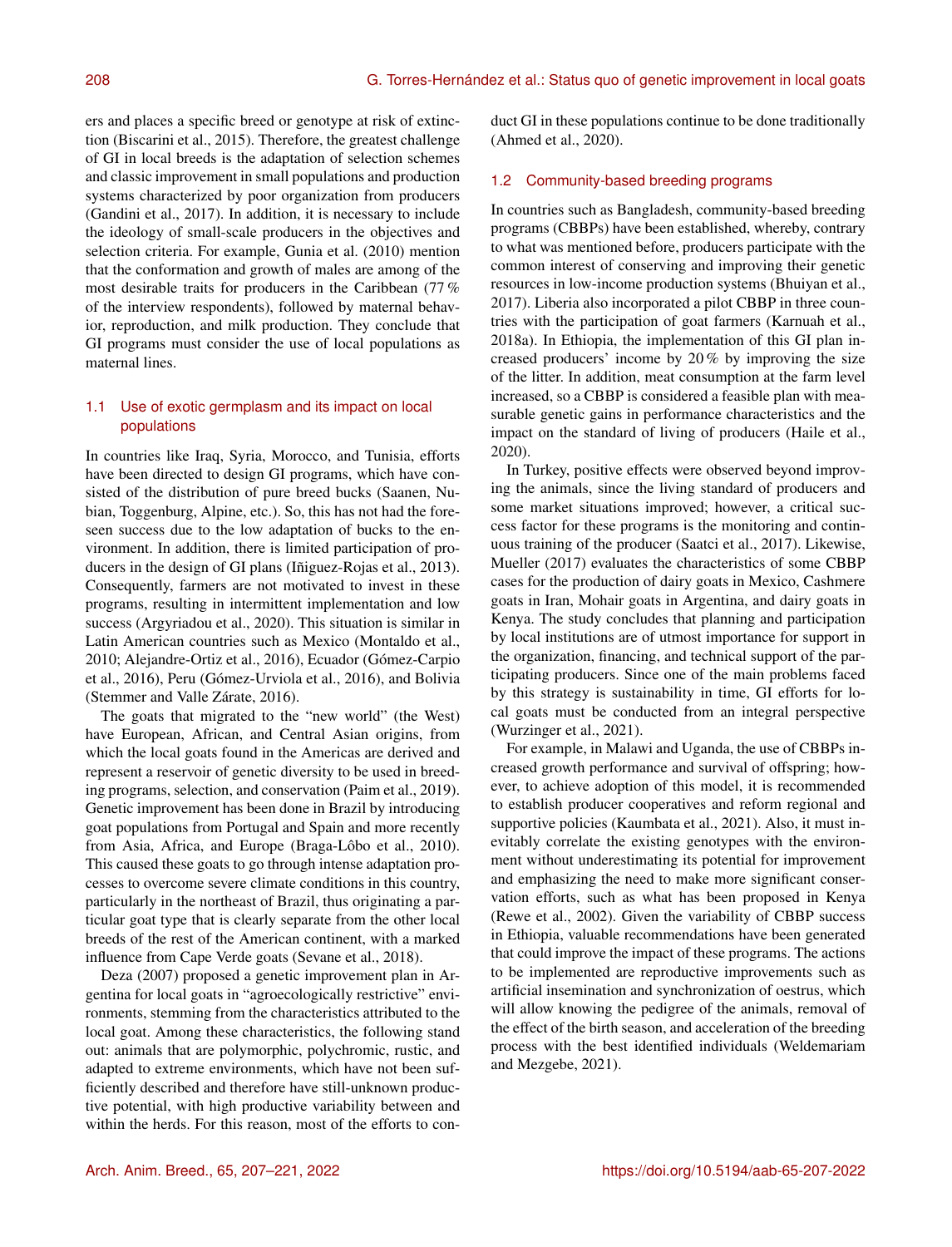#### 1.3 Conservation programs

Knowledge of the genetic structure of organisms, genetic populations, and phylogenetic studies is essential to provide opinions about effective conservation and reintroduction plans, mainly when the target population is at risk of extinction (Ariyaranthe et al., 2016). For the specific case of local goats, these have high significance due to their unique adaptation characteristics, with a particular relevance because of their low maintenance, which makes them a vital ally to face and combat the effects of climate change (Monau et al., 2020). In this sense, some characterization efforts in Sri Lanka, Slovenia, and Greece have found that local goat populations have a distinct genetic identity and are heterogeneous. The contemporary structure of the population is highly influenced by anthropogenic actions, making it necessary to establish immediate activities for their conservation (Ariyaranthe et al., 2016; Michailidou et al., 2019; Pogorevc et al., 2021). However, the lack of emphasis on production based on technology and appropriate characterization of breeds remains a limiting factor for the sustainable use of these goats (Monau et al., 2020).

Liu et al. (2019) conducted a study to define conservation priorities of 26 local breeds in China to establish protection programs according to the importance within and between breeds given by genetic diversity, and they found that the Inner Mongolia Cashmere, Jining Gray, and Liaoning Cashmere goats were the ones that contributed most to heterozygosity and total diversity. However, for the case of Daiyun and Shannan Blanca goats, their conservation should be prioritized based on the population's effective size.

Due to the low productive indices of local goats in Brazil, "exotic" breeds were introduced, which, even though they are more productive, do not have adaptation characteristics (resistance to diseases and parasites) that local goats have. Despite this fact, exotic breeds have substituted local breed (Canindé, Gurguéia, Moxotó, Marota, and Repartida), placing the latter in danger of extinction. To avoid the loss of this genetic resource, the Program for Conservation of Animal Genetic Resources was created through "conservation nuclei" in habitats where the goats are subject to natural selection (in situ) and also from storage of semen and embryos (ex situ) (Mariante et al., 1999).

In Cuba, an exploration of 48 herds that were thought to be "local" was performed, finding that only one of them was indeed local. Therefore, a research–action process was implemented for the conservation of this zoogenetic resource, with the active participation of farmers facing an adverse environment with social complexities (Chacón-Marcheco et al., 2016). Similarly, this effort has been carried out in countries like Mexico (Salinas-González et al., 2011, 2013), where the conservation process resulted in a fundamental scenario for the development of several studies, which have contributed valuable information related to genetic characteristics. With this learning, peasant systems acquired new development opportunities, but they conserved the socioeconomic rationalities for breeding, whose capacity to "change and conserve at the same time" was called "socioecological resilience" (Chacón-Marcheco et al., 2016). Within this context of innovation for conservation, there were community livestock fairs held as a tool to revitalize the participative management of zoogenetic resources. This strategy eases the flow of specimens through purchase–sale practices or solidary practices of exchange and loan.

Another conservation program for local goats that has entailed good planning, organization, and monitoring has taken place in the French Antilles (Naves et al., 2016) and to a lesser degree in Ecuador (Gómez-Carpio et al., 2016). In Mexico, without official programs, the conservation of local goats in some regions has been found to be a necessity by the producers themselves, who have confirmed the advantages of local genotypes compared to the improved breeds that have been introduced. Some examples are the Tarahumara goat in Sierra de Chihuahua (Alejandre-Ortiz et al., 2016), the White Celtiberian goat in Zacatecas (Reveles-Torres et al., 2008; Sánchez-Gutiérrez et al., 2021), the local goats in Comarca Lagunera (Escareño-Sánchez et al., 2011; Maldonado-Jáquez et al., 2018), the Black goats in Querétaro (Andrade-Montemayor, 2017), and the Pastoreña goat from the Mixteca regions in Puebla and Oaxaca (García-Bonilla et al., 2018; Villarreal-Arellano et al., 2020).

Likewise, in France, the interest in the conservation of biodiversity of domestic animals, including goats, has been "rekindled", since a fast decrease or even disappearance of certain breeds has been observed. Therefore, the choice of "returning" to grazing as an option to conserve these local zoogenetic resources is being studied, since historically extensive livestock production has been linked to local aspects, traditional breeds, and therefore direct conservation (Bertaglia et al., 2005).

## **2 Resistance to parasites and diseases**

#### 2.1 Resistance to gastrointestinal nematodes

The most significant efforts for research on this topic have been made with local goats from the French Antilles (de la Chevrotière et al., 2011; Bambou et al., 2013; Mandonnet et al., 2014). However, Brazil maintains an improvement program between breeds that also includes resistance to nematodes (Costa et al., 2000).

Infections due to gastrointestinal nematodes (GINs) in small ruminants represent the main limitation of production in grazing systems in the tropics because they cause economic losses when decreasing the production (Miller and Horohov, 2006; Preston et al., 2014). In that regard, anthelmintic products to control GINs had success for many years; however, resistance to these products has spread throughout the world.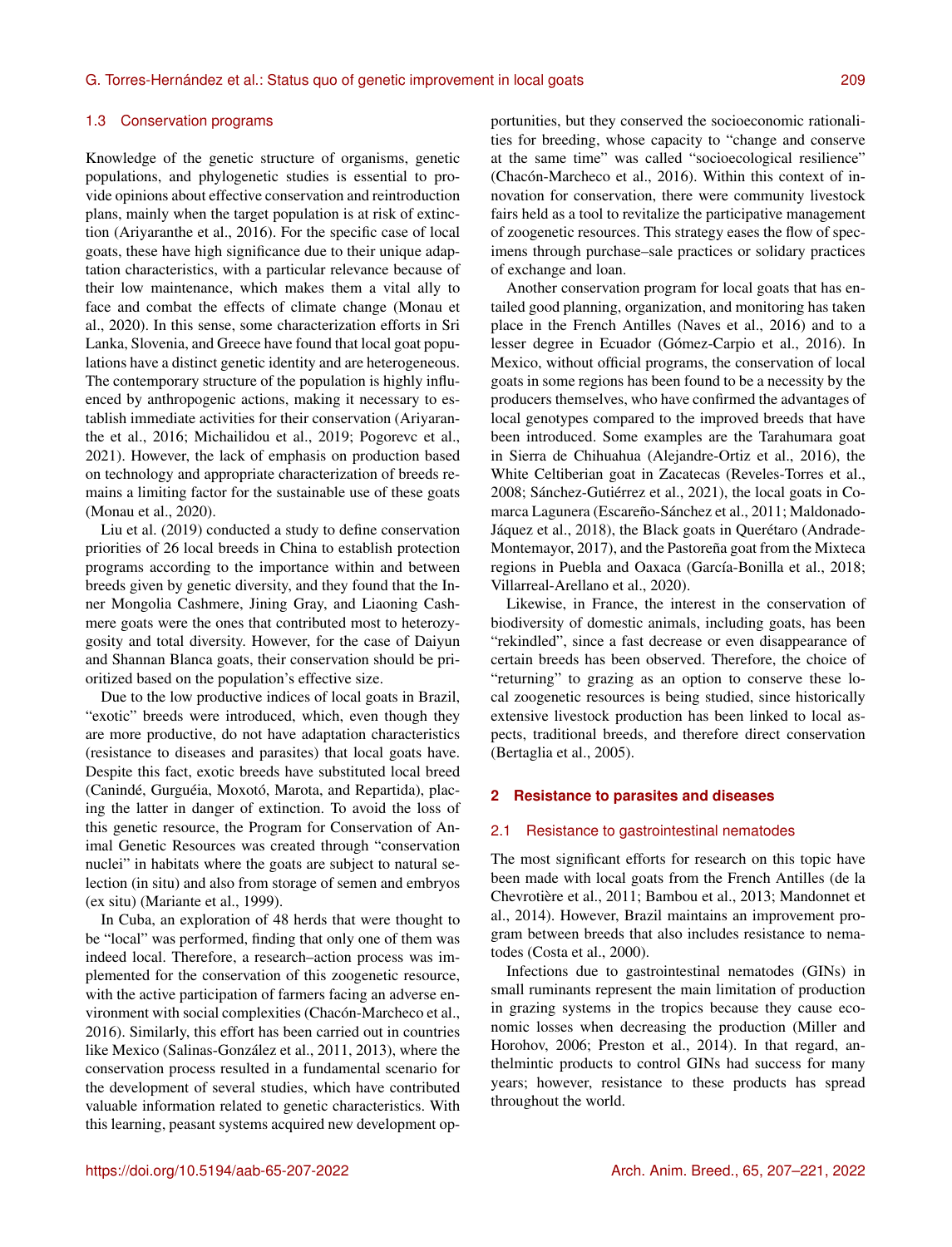Concerning this, Costa et al. (2000) studied the variability between and within goat breeds by measuring the number of eggs per gram of feces (EPG), packed cell volume (PCV), and hemoglobin (HB) in local kids of the breeds Canindé and Bhuj, as well as in Nubia, all exposed to *Haemonchus contortus*. The results indicated a negative correlation between egg counts and blood values and suggest differences between breeds in PCV and HB; this, in turn, is related to resistance to infection by *H. contortus* or the effects.

Another alternative to counteract the problem of parasitosis from gastrointestinal nematodes is dietary supplementation. In this regard, Torres-Acosta et al. (2006) studied the effect of dietary supplementation in local kids that graze on native vegetation during the humid season in Yucatán, Mexico, on resilience to infections by GINs. The results showed that dietary supplementation improved the kids' resilience to GIN infections, which, in addition, is an economically viable technology.

Creole goats from the Guadeloupe islands in the Caribbean are one of the most studied breeds regarding resistance to infections by GINs. This genetic resistance has been studied since 1995 because they are very susceptible to these infections. In this regard, Mandonnet et al. (2001) studied the genetic variation for resistance to infection from nematodes to introduce this variable into genetic improvement plans. The researchers found a heritability value  $(h^2)$  for EPG of  $0.37 \pm 0.06$  at weaning and between  $0.14 \pm 0.05$  and  $0.33 \pm 0.06$  at 4 and 10 months during fattening. The  $h^2$  for PCV varied from 0.10 to 0.33 with maternal and direct  $h^2$ values at weaning for EPG of 0.26 and 0.20, respectively; genetic correlations between PCV and body weight decreased from 0.47 to 0.10 between weaning and 10 months of age, when the kids are infected by *Haemonchus contortus* and *Trichostrongylus colubriformis*, showing that the GI for resistance to GINs is viable.

In their review, Mandonnet et al. (2014) addressed the appropriateness and viability of performing the selection of local goats based on their resistance to GINs and developed three strategies to face this problem: (a) reducing the host's contact with the infectious larvae through a reduced load in grazing, (b) extending the efficiency of molecules from synthetic anthelmintic molecules by implementing directed selective treatments or the use of phytotherapeutic drugs, and (c) increasing the ability of the host to tolerate the negative effects of the worms (resilience) and eventually responding to the parasites (resistance) from genetic selection.

The problem of infections from GINs has been studied at the molecular genetic level. In this regard, a large number of loci for quantitative characteristics have been detected (QTLs) associated with resistance to GINs in small ruminants in more than 20 chromosomal regions (Dominik, 2005; Bishop and Morris, 2007). The first scan of the genome for resistance to GINs in goats was carried out in local goats from Guadeloupe (de la Chevrotière et al., 2011) and identified 13 QTLs for resistance, resilience, and immunity criteria. Later, after performing a quality control analysis of SNPs (single-nucleotide polymorphisms), they identified 46 643 markers for studies by GWASs (genome-wide association studies) (Silva et al., 2018).

Likewise, Aguilar-Caballero et al. (2008), in their review, highlighted the existence of resilience and resistance as natural defense mechanisms of local goats against GINs. In addition, they discussed the situation of gastrointestinal parasitosis in goats, the control measures applied, their current situation, and the alternative methods for GINs control-tested in goats that can be transferred to the field (Aguilar-Caballero et al., 2011).

#### 2.2 Resistance to diseases

Disease resistance is a topic in which the component of genetic resistance has been studied as part of control mechanisms, not only because of its impact on productivity but also because of the zoonotic and economic implications that it represents (Buhari et al., 2020; Palomares-Reséndiz et al., 2021). In this sense, this genetic resistance is considered an alternative for the control of diseases and the use of antimicrobials; it includes both immune and non-immune mechanisms and is defined as the inherent capacity of an animal not previously exposed to pathogens. It has been found that natural resistance is inherited and passed from parents to offspring (Adams and Templeton, 1998). This paper will consider some studies that have evaluated the genetic resistance of local goats to various diseases.

Brucellosis is a zoonotic disease of public importance in countries such as Mexico, Nigeria, and Algeria, which is caused by the bacterium *Brucella melitensis*. Regarding this disease, transmission patterns and dynamics have been studied, as have some induced and natural resistance mechanisms. To date, it has been found that genetic resistance to intracellular pathogens is linked to a genomic region of the SLC11A1 gene, which is considered a candidate for resistance to this disease (Sahraoui et al., 2020; Palomares-Reséndiz et al., 2021).

On the other hand, hydrocarditis or aqueous heart ("cowdriosis" or "heartwater") is an acute infectious disease that is non-contagious and fatal. It is produced by rickettsiae in ruminants, caused by *Ehrlichia ruminantium*, and transmitted by Amblyomma ticks. So, it occurs in nearly all the countries of Africa and nearby islands, as well as the Caribbean. The disease can cause high mortality in susceptible domestic ruminants (up to 90 %); goats and sheep are more vulnerable than cattle and European breeds more than African ones (Teklu et al., 2017; Dinkisa, 2018). In this regard, Bensaid et al. (1993) suspected resistance to this disease in Creole goats from Guadeloupe, and therefore Bambou et al. (2010) performed a study to confirm this resistance and susceptibility in local goats to a standardized sub-lethal infection of *E. ruminantum*, inducing 70 % mortality. They measured the intensity of the disease using clinical reaction indices (incubation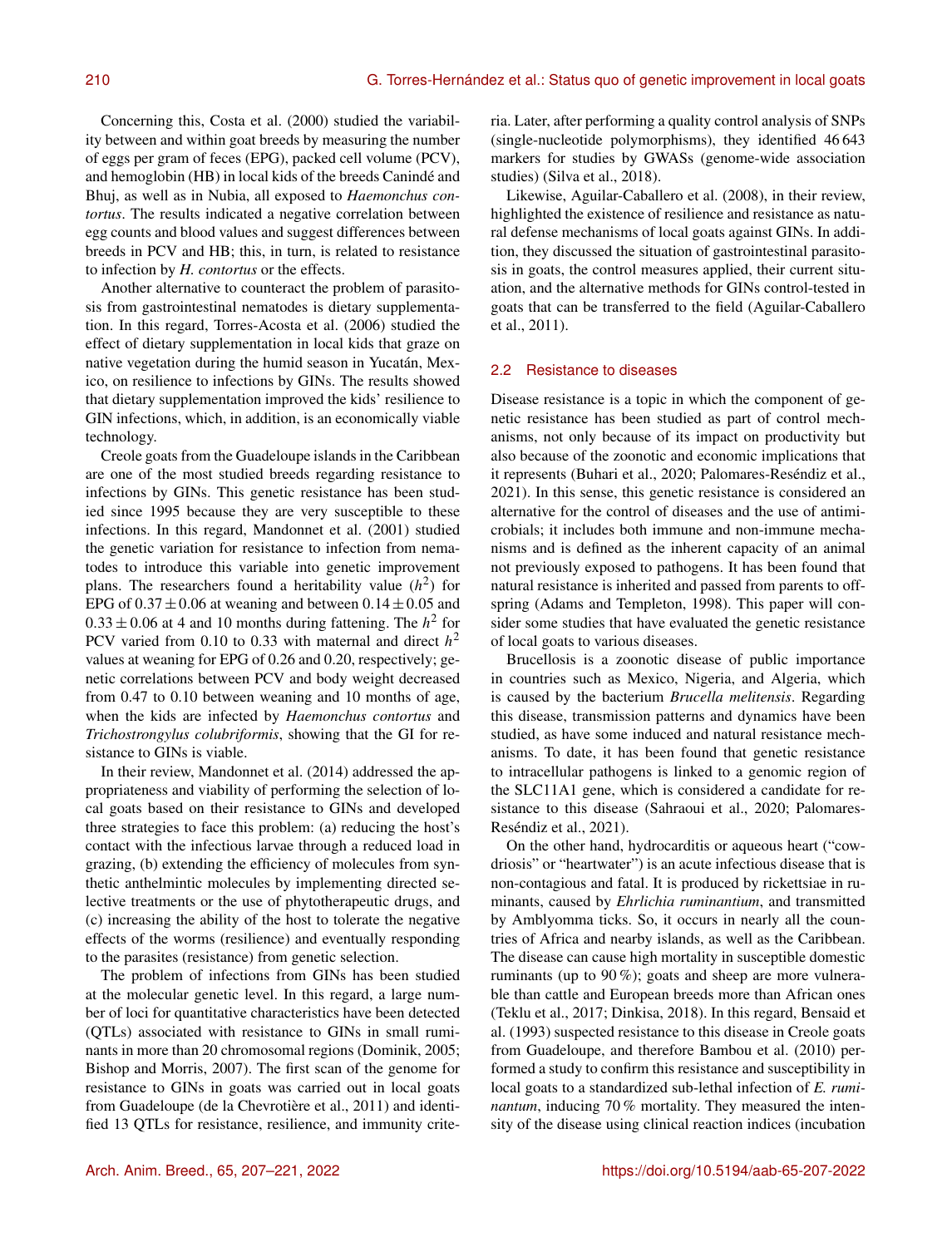period, fever intensity, nervous signs, and death), and differences were found between the mortality rate after infection. This was the first study wherein genetic variability of this disease was found, and there is an attempt to link this variability physically with areas of the genome. Likewise, Matheron et al. (1987) concluded that resistance seems to be under genetic control since a herd studied for 10 years and exposed to the disease reached a resistance rate of 78 %.

Even more, the goat arthritis encephalitis (GAE) is a chronic disease eased by a retrovirus of the Lentivirus genus. There are no vaccines or effective treatments. Therefore, the hypothesis has been suggested that through genetic selection, there could be a feasible alternative for the control of this disease, as reported by Schultz et al. (2020), who estimated heritability values of 0.077 (with ranges of 0.026 to 0.128) for resistance to GAE in Alpine and Saanen goats.

Kim et al. (2019) found candidate genes for resistance to Salmonella (LBP and BPI) and heart disease (TTN and ITGB6) in Korean, Iranian, and Moroccan goats, which is of maximum importance to direct future efforts to conserve species biodiversity and contribute to genomic improvement programs. For their part, Meydan et al. (2017), identified resistant genotypes in variants of the gene that encodes the prion protein  $(K_{222})$ , observing a decrease in "tremors" caused by Scrapie's disease. This resistance has been observed in local goats from Italy (Migliore et al., 2015).

## **3 Phenotype of local goats as selection criteria in genetic improvement programs**

Phenotypical characterization is the first phase to document the qualitative and quantitative characteristics of local goats. In this regard, a large variety of colors, types of beards, horns, ears, and hair, among others, has been reported (Table 1). Most of the variations observed in phenotypical characterization studies are due to environmental factors, topography, and vegetation, which give rise to different ecotypes (Monau et al., 2020). In addition, it fosters differences between and within breeds (Table 2). For example, the withers height of Bolivian local goats (51–58 cm) is lower when compared to that of Sabanero local goats from Colombia (75–80 cm). The great difference in body length between local goats from Arque, Bolivia (47 cm), and Amatepec, Mexico (104 cm), is also worth noting, representing a difference higher than 100%. Even among the same local goats, there are differences for these same characteristics (Stemmer and Valle-Zárate, 2016).

In this sense, the external characteristics of local goats are an essential selection criterion that must be considered, since they are the first impression of the animal. It is a critical point to ensure the dissemination of the genetic material of those valuable animals and to guarantee appropriate genetic progress (Labatut et al., 2013). In this regard, producers from Patagonia, Argentina, and Oromia (Ethiopia) use several morphometric and phaneroptic criteria to select their replacements, highlighting the size, animal conformation, type of hair, and coat color (Lanari et al., 2005; Bedada et al., 2019).

Valencia-Posadas et al. (2017) evaluated the phenotypical relations between conformation and milk production traits and reported that goats with better body conformation were not the best to produce milk, which can be directly related to the productive aptitude of the genotype in question and should therefore be considered at the time of implementing GI schemes. Because of this, a new methodology has been developed that combines the use of phenotypical distribution models to predict the behavior of the livestock, and it has been concluded that it might be a highly valuable tool to evaluate and conserve the breeds that adjust better to specific environments (Lozano-Jaramillo et al., 2019).

Undoubtedly, data collection in productive phenotypical characteristics from producers, particularly under field conditions, represents devoting time, effort, and concentration, which in many cases is not enough to have a reliable database for their later use in GI programs. In this sense, phenomics, understood as the application of technologies that allow the collection of phenotypes easily, economically, and in large volumes, represents a great opportunity to achieve considerable improvements (Mrode et al., 2020), since, with the widespread growth of communication technologies, GI programs for local populations could be revolutionized in developing countries. Some examples include the use of sensors in females to detect patterns of reproductive behavior, the prediction of body weight in animals for meat production using a measuring tape and measurements of the thoracic perimeter, and the use of mobile devices that help to evaluate milk production and weight gain, among others (Mrode et al., 2020).

## **4 Use of genomic and molecular tools in local goat breeding**

High-density genomic tools have been used in the last decade to study and characterize livestock's genetic diversity and population structure. However, many individual phenotypes and genotypes are required to obtain accurate genetic values, which in the case of local populations with low numbers of individuals can only expect low genetic gains (Biscarini et al., 2015). A large variety of techniques has been developed to help solve this problem in order to evaluate variability and diversity at the DNA level (Table 3). Nowadays, techniques are available, such as random amplified polymorphism DNA (RAPD), amplified fragment length polymorphism (AFLP), restriction fragment length polymorphism (RFLP), simple sequence repeat (SSR), and short tandem repeats (STRs), among others. According to the literature consulted, the most frequently used techniques to estimate the genetic diversity between populations of sheep, goats, bovines, buffaloes, camels, and horses are RAPD (Al-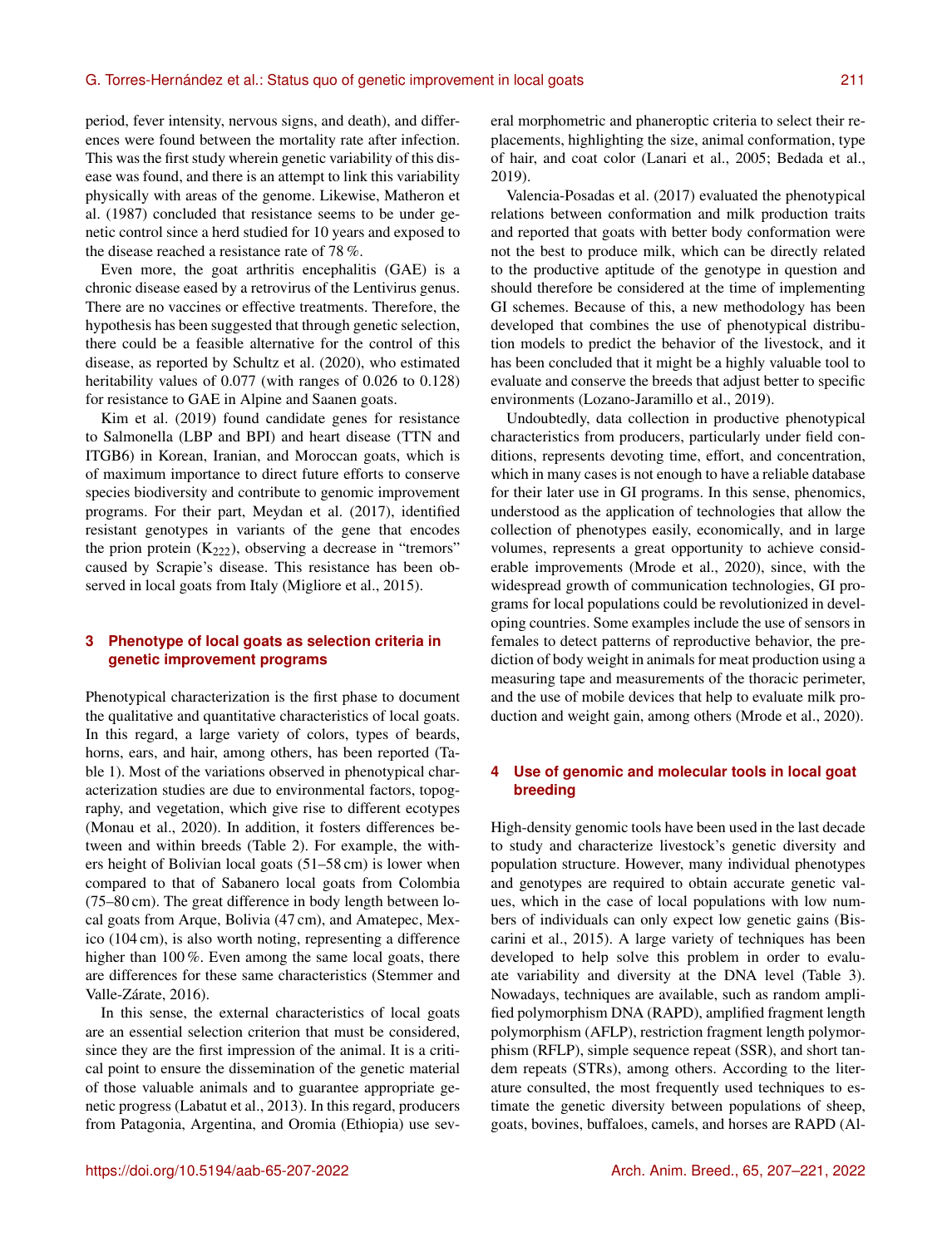| Genotype                  | Location             | PH $(\%)$ | TE $(\% )$                                 | $CC \, (\%)$                                             | PB $(\%)$ | $MC(\%)$                        |
|---------------------------|----------------------|-----------|--------------------------------------------|----------------------------------------------------------|-----------|---------------------------------|
| Cuban <sup>a</sup>        | Sierra Maestra, Cuba | 100       | Erect $(71\%)$<br>Semi-erect (29 %)        | 1 color $(28%)$<br>2 colors $(44\%)$<br>3 colors $(29%)$ | 100       | Black $(57%)$<br>Pink $(43\%)$  |
| Criollob                  | Córdoba, Argentina   | 100       | Hanging                                    | White                                                    |           |                                 |
| Local <sup>c</sup>        | Coahuila, Mexico     | 65.2      | $\overline{\phantom{0}}$                   | Black (15 %)<br>White $(20\%)$                           | 97.8      | Black $(61\%)$<br>Pink $(35\%)$ |
| Criollo <sup>d</sup>      | Peru                 | 100       | Short straight                             | Varied                                                   |           | With pigments                   |
| Criolloe                  | Bolivia              | 92.4      | Erect and<br>semi-erect                    | Black and white                                          |           |                                 |
| Chinchorrera <sup>f</sup> | Oaxaca, México       |           | Semi-erect                                 | Black, white,<br>brown                                   |           |                                 |
| Nondescript <sup>g</sup>  | Kashmir, India       | 10        | Long and droopy<br>(78%)<br>Short $(22\%)$ | Black (24 %)<br>Brown $(27%)$<br>White $(15\%)$          | 36        | $\equiv$                        |
| West African Dwarfh       | Liberia              | 70        | Erect and<br>semi-pendulous                | Black and white<br>$(63\%)$                              |           |                                 |
| Indigenous <sup>i</sup>   | Sidama, Ethiopia     | 100       | Semi-erect (71 %)<br>Dropped $(24\%)$      | White $(50\%)$<br>Brown $(10\%)$                         | 49        |                                 |
| Local                     | Morocco              | 70        | Erect $(84\%)$<br>Dropped $(14\%)$         | Black (38 %)<br>Red $(30\%)$<br>White $(14\%)$           | 75        | $\equiv$                        |
| Indigenousk               | Ghana                | 76        | Horizontal (48 %)<br>Erect $(40\%)$        | Brown $(27%)$<br>Black (27 %)<br>Multiple $(35%)$        | 18        | $\equiv$                        |

**Table 1.** Phaneroptic characteristics in local goats from various countries of the world.

PH: presence of horns; TE: type of ears; CC: coat color; PB: presence of beard; MC: mucosa color; <sup>a</sup> Chacón et al. (2011), <sup>b</sup> Deza et al. (2007), <sup>c</sup> Moyao-Ariza et al. (2022), d Gómez-Urviola et al. (2016), <sup>e</sup> Stemmer and Valle-Zárate (2016); <sup>f</sup> Ortiz-Morales et al. (2021), <sup>g</sup> Ali Rather et al. (2020); <sup>h</sup> Karnuah et al. (2018b), <sup>i</sup> Hankamo et al. (2020),

<sup>j</sup> El Moutchou et al. (2017), <sup>k</sup> Hagan et al. (2012).

Barzinji and Hamad, 2017) and microsatellite markers or STRs (Arangurén-Méndez et al., 2005).

On the other hand, genome-wide association studies (GWASs) help to explore the relationship between genetic and phenotypic variation in terms of genomic markers, identifying variants that can be part, or not, of known genes. Stemming from this, molecular research has opened new possibilities for the genetic characterization, conservation, and utilization of the only genetic resource that local goats have (Visser and van Marle-Köster, 2017; Wittenburg et al., 2020). However, the use of these tools has not been implemented for goats on a broad scale. In that regard, in Greece, studies of this type in native goats are limited. Only microsatellite markers or SNPs have been used to characterize genetic distances between breeds based on polymorphisms of blood proteins, finding significant genetic variability and potential for improvement in productive and aptitude traits (Argyriadou et al., 2020). In Italy, studies with SNPs have been carried out to characterize the genetic diversity of native dairy

goats such as Argentata dell'Etna, Derivata di Siria, Girgentana, and Messinese goats (Di Gerlando et al., 2020). Likewise, Ceccobelly et al. (2020) mention that molecular tools are of great help to discriminate breeds adequately at a low cost. In addition, they must be considered to trace goat products and distinguish their origin.

In India, Jayashree et al. (2019) conducted a study to identify the diversity of Karnakata goats through 23 microsatellite markers and found a heterogeneous local population, which is highly valuable because of its adaptation characteristics. Likewise, in Sri Lanka, many localized native goats cover most of the country's goat population and are at high risk of extinction from intensive crossing with exotic breeds. This situation positions them as an invaluable genetic resource from their high environmental adaptation and resistance to diseases. Therefore, SNPs have been used to identify regions of the genome that are correlated with the productivity, resistance, and fertility of goats (Ariyaranthe et al., 2017).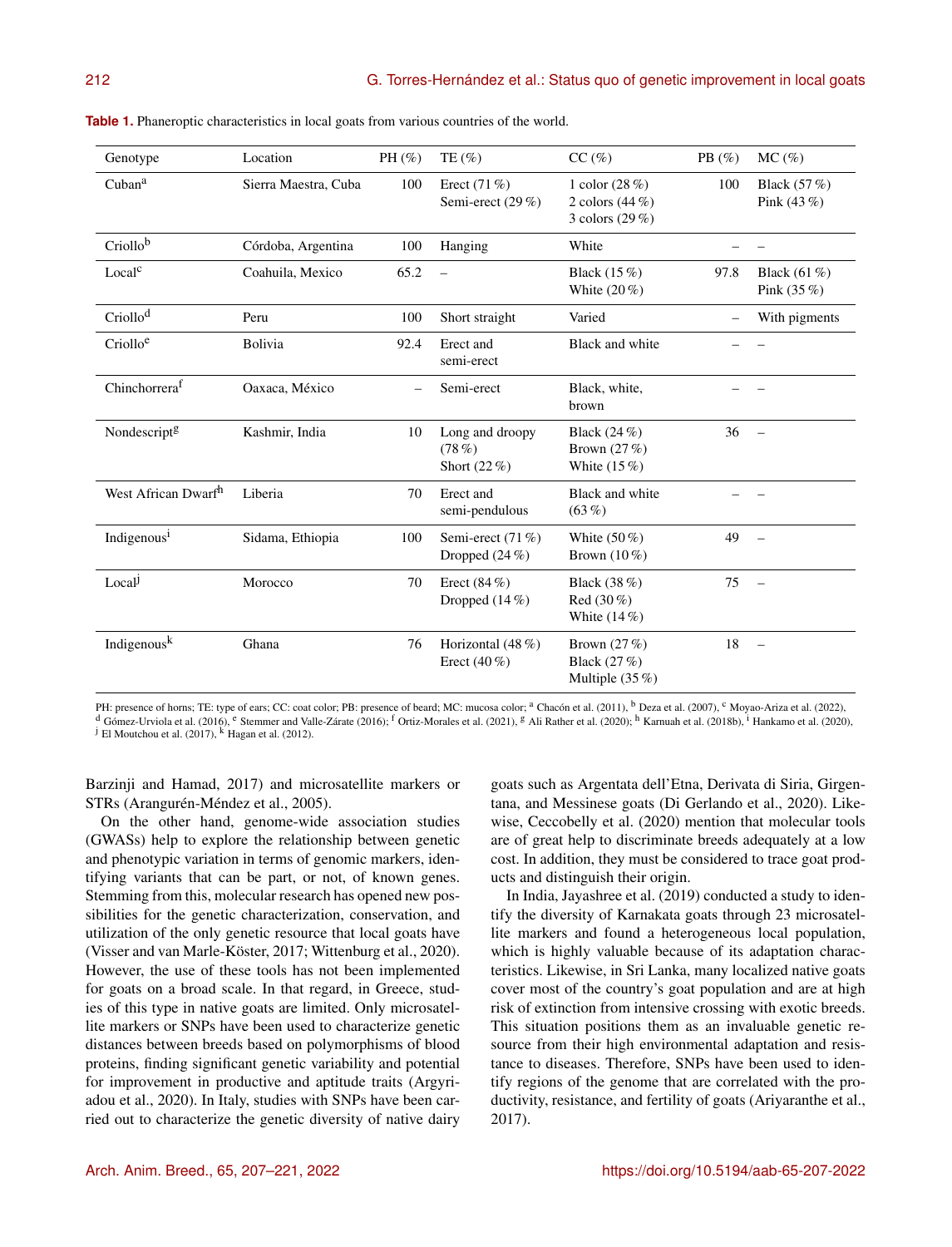| Genotype                       | Location           | HL   | WН    | BL   | TP    | EL   |
|--------------------------------|--------------------|------|-------|------|-------|------|
| Cuban Criollo <sup>a</sup>     | Cuba               | 17.7 | 60.9  | 65.5 | 76.8  | 12.6 |
| Local <sup>b</sup>             | Amatepec, Mexico   | 20.8 | 66.2  | 104  |       | 18.3 |
| Native of Formosa <sup>c</sup> | Formosa, Argentina | 20.6 | 62.0  | 70.4 | 82.4  |      |
| White Celtiberian <sup>d</sup> | Zacatecas, Mexico  | 22.9 | 63.6  | 78.5 | 81.4  | 16.2 |
| Criollo <sup>e</sup>           | Ecuador            | 22   | 59    | 75   | 78    | 14   |
| Criollo <sup>t</sup>           | <b>Bolivia</b>     |      | 51-58 | 47   | 65-71 | 13   |
| Pernakang                      | Indonesia          |      | 74.4  | 75.3 | 80.9  |      |
| Kacangg                        | Indonesia          |      | 62.3  | 60.8 | 69.3  |      |
| Bligon <sup>g</sup>            | Indonesia          |      | 73.5  | 62.6 | 72.9  |      |
| Local <sup>h</sup>             | Algeria            | 18.8 | 70.9  | 73.8 | 63.9  | 16.6 |
| Migratory <sup>1</sup>         | Junagadh, India    | 22.0 | 80.6  | 75.4 | 84.5  |      |
| Sahelian                       | Katsina, Nigeria   |      | 66.4  | 75.2 | 73.3  |      |
| Indigenousk                    | South Africa       |      | 64.8  | 73.8 | 80.7  |      |
| Shami                          | Syria              |      | 80.0  | 76.1 | 90.8  | 20.4 |
| Hamra <sup>m</sup>             | Morocco            | 28.0 | 64.8  | 61.5 | 40.9  |      |
|                                |                    |      |       |      |       |      |

**Table 2.** Morphometric characteristics (mean  $\pm$  SD, cm) of local goats in diverse regions of the world.

HL: head length; WH: withers height; BL: body length; TP: thoracic perimeter; EL: ear length; a Chacón et

al. (2011), <sup>b</sup> Dorantes-Coronado et al. (2015), <sup>c</sup> Prieto et al. (2006), <sup>d</sup> Sánchez-Gutiérrez et al. (2018),

e Gómez-Carpio et al. (2016), <sup>f</sup> Stemmer and Valle-Zárate (2016), <sup>g</sup> Alawiansyah et al. (2020), <sup>h</sup> Benyoub et

al. (2018), <sup>i</sup> Patbandha et al. (2018), <sup>j</sup> Rotimi et al. (2020), <sup>k</sup> Tyasi et al. (2020); <sup>l</sup> Hassen et al. (2016), <sup>m</sup> Hilal et al. (2016).

Based on the preliminary information, the use of these genomic and molecular tools has become of utmost importance for the improvement and conservation of native breeds in general, since they allow combining pedigree, phenotypes, and genotypes in a simple evaluation without the need for post-analysis processes (Lourenco et al., 2020).

In their review, Mrode et al. (2018) indicated that CBGI is a reasonable frame of reference; innovative genomic selection will be required in fragile growth systems wherein adaptation is an important characteristic, and it will be essential to identify regions of the genome related to aspects of adaptability with the aim of maximizing the diversity of animals. In addition, the same authors (Mrode et al., 2018) point out that an adequate cost–benefit analysis ought to be part of any strategy to implement genomic selection in these production systems.

An example of the use of these techniques is reported by Sevane et al. (2018), since they generated a perspective of the diversity of goats in the Americas using genomic tools, by using information from Iberian, African, and local breeds. For this case, they obtained important signatures of Iberian breeds, particularly Cuban Criollo, but with a significant contribution from African breeds that have given rise to many local breeds. With this information, there are advances in revealing the evolutionary history of local goats and defining conservation priorities to maintain the diversity that they have inherited.

## **5 Challenges, limitations, and opportunities of genetic improvement in local goats**

#### 5.1 Challenges

During the last century, erosion of goat genetic resources has been observed as a result of a massive replacement of "low-productivity" local breeds by other "highly productive" specialized breeds (Di Gerlando et al., 2020). However, the statement that specialized breeds are more productive is not entirely correct, since there is evidence suggesting that crossbreeding with pure breeds does not necessarily improve the productive aptitude of local genotypes under the management conditions in which these genotypes are traditionally developed. This way, the overall result is lower production than expected from the interaction of an unfavorable genotype with the environment (Lozano-Jaramillo et al., 2019). Evidence of this fact was given by Gaddour et al. (2010), who found that crosses of Damasco with Alpine and Murciano– Granadina goats improved milk production and kid growth, but negative effects in reproductive traits were also detected.

Due to the above, producers of local goats face the challenge of maintaining or increasing the size of their populations and thus avoiding extinction. Therefore, strategies should be sought that help apply all available tools to improve the productivity and profitability of these farms, including a wide range of GI technologies like genomic profiles, targeted genetic improvement schemes, and different reproductive, marketing, and traceability tools (Biscarini et al., 2015; Michailidou et al., 2019) that could help smallscale producers to survive. On the other hand, a critical chal-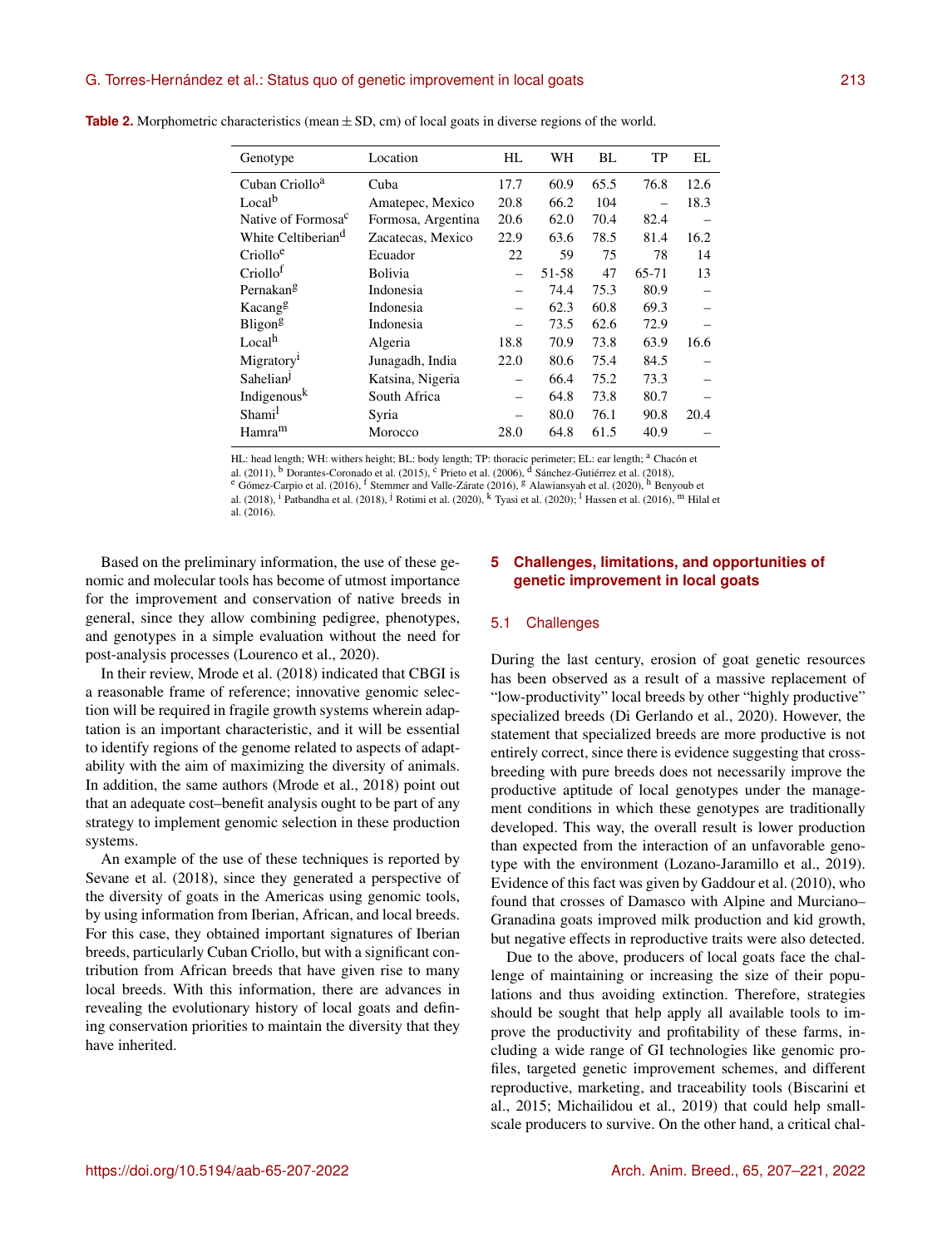| Country                 | Genotype                                                      | Type of marker | Characteristic evaluated                                |
|-------------------------|---------------------------------------------------------------|----------------|---------------------------------------------------------|
| Tunisia <sup>a</sup>    | Local                                                         | Microsatellite | Polymorphism of Casein Alpha-S1 gene (CSN1S1)           |
| Mozambique <sup>b</sup> | Indigenous                                                    | Microsatellite | Genetic diversity                                       |
| Zimbabweb               | Indigenous                                                    | <b>SNPs</b>    | Resistance to gastrointestinal parasites                |
| Nigeria <sup>c</sup>    | Red Sokoto<br>Kano Brown                                      | Microsatellite | Genetic diversity                                       |
| Algeria <sup>d</sup>    | Native                                                        | Microsatellite | Polymorphism of SLC11A1 gene for brucellosis resistance |
| India <sup>e</sup>      | Assam local                                                   | Microsatellite | Genetic diversity                                       |
| Indonesia <sup>t</sup>  | Local                                                         | Microsatellite | Genetic diversity                                       |
| India <sup>g</sup>      | Nandidurga and Bidri                                          | Microsatellite | Genetic diversity                                       |
| Italyh                  | Garfagnina                                                    | Genomic        | Genetic diversity                                       |
| Brazil <sup>1</sup>     | Moxotó, Canindé, Serrana Azul, Repar-<br>tida, Garúna, Marota | Microsatellite | Genetic diversity                                       |
| Mexicol                 | Celtiberian White                                             | <b>RAPD</b>    | Genetic diversity                                       |
| Russia <sup>k</sup>     | Local                                                         | <b>SNPs</b>    | Genetic diversity                                       |
| America <sup>*,1</sup>  | Creole                                                        | Microsatellite | Genetic variability                                     |
| $U$ ganda <sup>m</sup>  | Mubende, Kigezi, Karamonog, Sebei                             | <b>SNPs</b>    | Breed homozygosity                                      |

**Table 3.** Genomic–molecular studies carried out with local goats in various regions of the world.

<sup>a</sup> Jemmali et al. (2012), <sup>b</sup> Monau et al. (2020), <sup>c</sup> Ojo et al. (2015), <sup>d</sup> Sahraoui et al. (2020), <sup>e</sup> Zaman et al. (2014); <sup>f</sup> Zein et al. (2012), <sup>g</sup> Tantia et al. (2018), <sup>h</sup> Dadousis et al. (2021), <sup>i</sup> Menezes et al. (2020), <sup>j</sup> Reveles-Torres et al. (2008), <sup>k</sup> Deniskova et al. (2021), <sup>1</sup> Ginja et al. (2017), <sup>m</sup> Onzima et al. (2018). \* Sample of 910 animals from 10 countries.

lenge faced by producers is the availability of technical and scientific information, since, in general, information on new technological advances is available mostly among the scientific community; for producers, this information is massively disseminated because in some parts of the world, access to this type of information is highly restricted (Argyriadou et al., 2020) or the cost to access it is extremely high, which seriously affects decision-making in public policies and at the farm level. The abovementioned issue is not exclusive to rural areas, but this lack of information is also present in urban and metropolitan areas; therefore, the challenge is to generate strategies whereby new information on technologies and/or findings in any aspect of the production chain reaches producers and decision makers so that they can be applied. In addition, another of the great challenges observed is to seek strategies that help sustainability and mitigate the effects of climate change to guarantee the supply of food of animal origin to a growing population (Wattiaux, 2019).

## 5.2 Limitations

A severe limitation in GI programs for these populations is the lack of continuity between research and practical implementation, which is aggravated by the deficiency of resources to monitor these programs due in principle to the fact that government research and development programs have only considered productivity, without considering aspects of population adaptation. In this sense, some research objectives are altered based on scientific trends, resulting in intermittent studies without future efforts (Argyriadou et al., 2020). In that regard, Djemali (2000) points out that in countries such as Tunisia, those who have invested for decades in GI programs for local goats to be successful have found that governments hardly support animal registry and selection costs for prolonged periods. In addition, there is a scant connection between state entities that implement GI programs and researchers who are the ones with the "know-how" about what should be used. Furthermore, involvement from producers is not observed, leading to constant changes in the objective's selection, thus limiting the genetic progress. An example of the failure of these GI projects, wherein the producer is not considered, happened with goat producers in Morocco and Senegal (Kosgey et al., 2006). In other words, there is a will to improve the production schemes but a lack of real organization of all the actors involved. Concerning this, Giovannini (2011) suggested that the greatest limitations for the transference of GI plans are inadequate policies, precarious economic development, problems inherent to production systems, precarious institutional development, and precarious and unsustainable financing.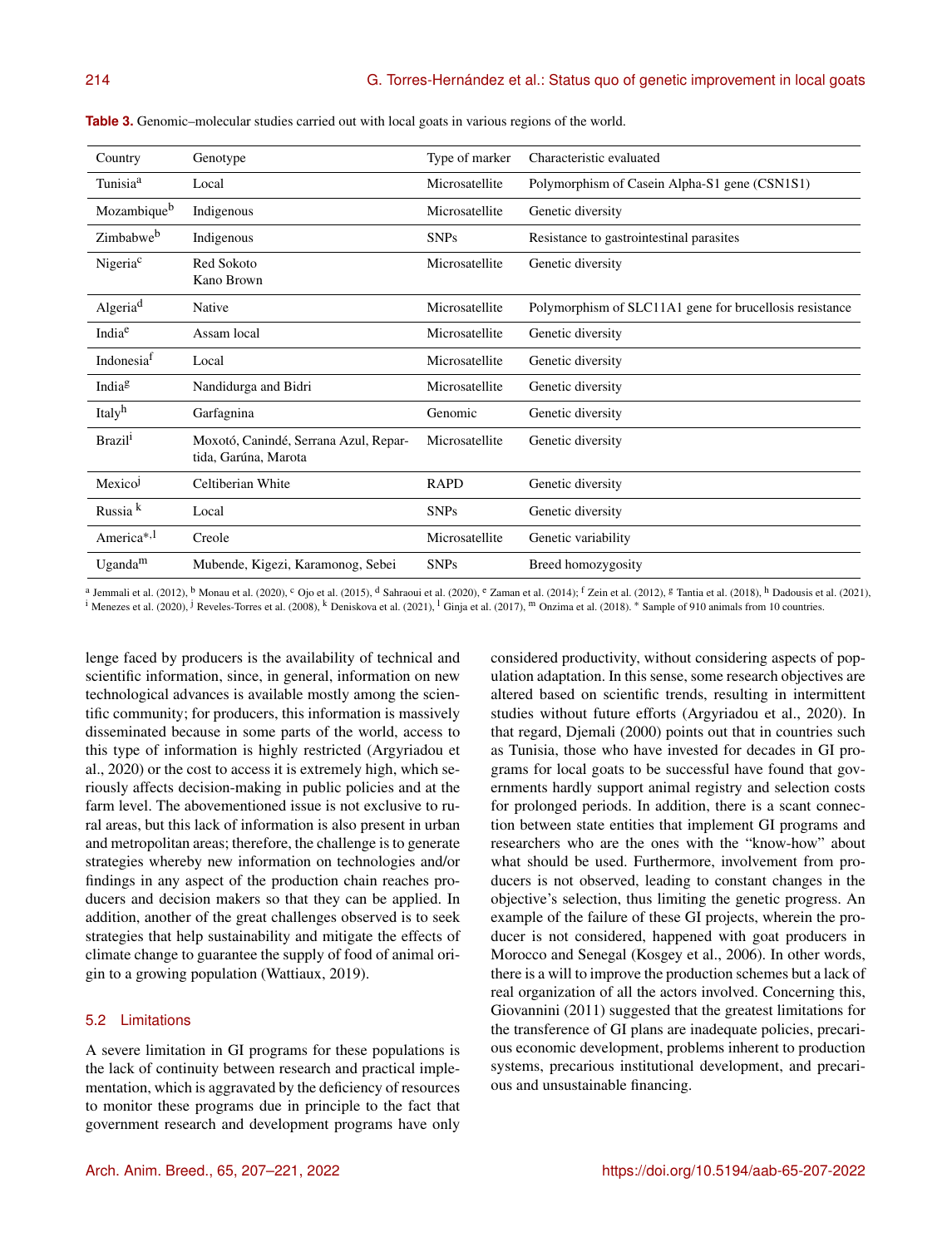#### 5.3 Opportunities

One of the great opportunities presented by local goats is exceptional genetic diversity and variability, which is essential to adapt production systems to future challenges and represents a critical point to face climate change and its effects (Paim et al., 2019).

Advances have been found for reproductive traits. Since the estimators of heritability for these traits are low, huge amounts of data are required for the GI process to be effective, which is complicated in local populations (Atoui et al., 2018). However, researchers can develop strategies to improve reproduction in local goat genotypes, given the advancement in genomic and molecular tools (Dagong et al., 2020). This could allow identifying genomic–genetic variants with relative ease, which would make it possible to apply scanning techniques of the genome, association studies in the genome, and genomic selection to increase prolificacy (Gomes de Lima et al., 2020). In addition, high genetic variability and a low level of inbreeding in native breeds have been found, indicating that there are no negative signs for the sustainable use of goats in the future (Karsli et al., 2020).

A wide range of possibilities has been explored for GI in populations of local goats. In that regard, Atoui et al. (2020) pointed out that some management practices seem to have an impact on estimating genetic components for growth in local kids; that is, the selection at critical ages that defines changes in the growth components seems to be more important when using frequent weighing. As pointed out by Torres-Hernández et al. (2020), this should be considered within GI programs for an accurate estimation of milk production through lactation. Although all the strategies contribute to knowledge, the main limitations for improving local goats in many parts of the world are fundamental issues such as diseases and parasites, poor nutrition (quality and quantity), genetic potential without quantifying, inadequate infrastructure and access to markets, minimal institutional and services support, and poor access and underutilization of knowledge, information, and technologies (Nwogwugwu et al., 2018).

Finally, countries such as Sudan and Italy have clearly defined the production objectives for their native genotypes and believe that the use of genomic–genetic technologies should be made widespread for the characterization of genotypes or breeds. It is thought that these would save considerable time and resources (El Hag et al., 2020) although emphasizing that special attention must be paid during the selection process to not altering the adaptation of goats to local conditions, specifically those characteristics that are of interest for conservation (Gandini et al., 2017). Therefore, an urgent need has been generated to consider different measures to address the limitations identified so far in terms of the GI of local goats to exploit the potential genetic diversity and benefit of these animals (Nwogwugwu et al., 2018).

## **6 Conclusions**

Significant advances have been observed in recent years in the conservation and genetic improvement of local goats globally, primarily due to the last-generation molecular tools. However, it is still perceived that efforts are isolated and intermittent. They are still not enough to conserve and recover these populations, despite them being an invaluable reservoir of genetic material resistant to diseases and parasites that is adapted to produce and reproduce under extreme environmental conditions.

These characteristics make local goats one of the few viable and sustainable options of low economic, nutritional, and environmental requirements. They can help to recover both food self-sufficiency, with products of high biological value, and income in developing countries with extreme poverty facing the adverse effects of climate change.

Some other genetic improvement and conservation strategies for these populations should focus on the characterization of the productive system in an integral manner and where phenotypic and genotypic characterization should be considered part of the evaluation of the various mechanisms of adaptation to the environment that these goats have developed since this information can contribute to the development of programs for better comprehensive genetic improvement schemes.

Because of this, it is urgent to redouble efforts in research, support, and accompaniment in all the links of the productive chain that seek practical solutions to the significant problems presented by the production of one of the noblest animal species that has been vital for the development of humanity.

**Data availability.** The data are available upon reasonable request from the corresponding author.

**Author contributions.** GTH was responsible for conceptualization, supervision, and writing (review and editing). JAMJ was responsible for conceptualization and writing (original draft preparation). LDGR was responsible for conceptualization and writing (review and editing). HSG was responsible for validation and writing (review and editing). GCH was responsible for original draft preparation and validation.

**Competing interests.** The contact author has declared that neither they nor their co-authors have any competing interests.

**Disclaimer.** Publisher's note: Copernicus Publications remains neutral with regard to jurisdictional claims in published maps and institutional affiliations.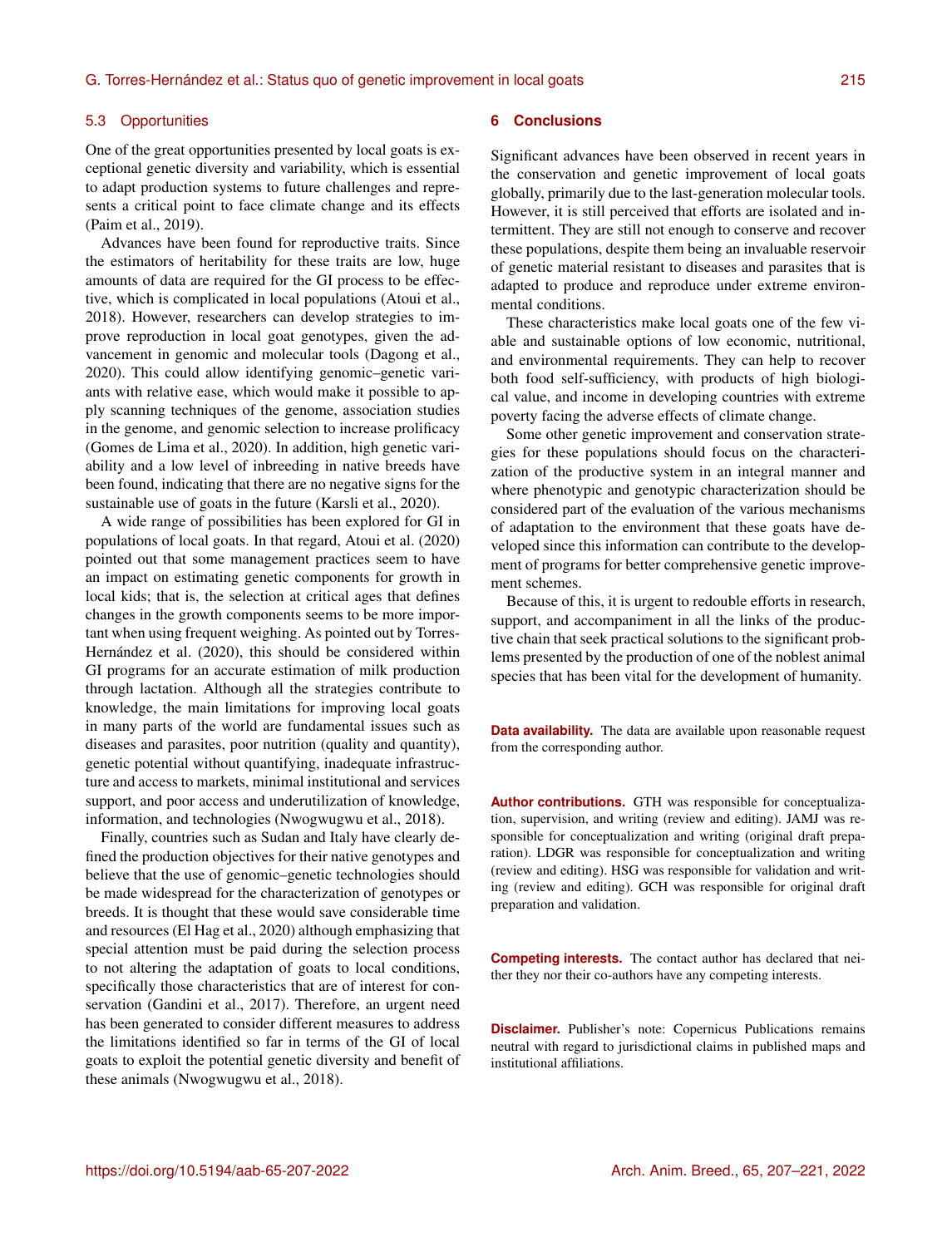**Acknowledgements.** The authors thank INIFAP and Colegio de Postgraduados for financial support.

**Review statement.** This paper was edited by Steffen Maak and reviewed by three anonymous referees.

## **References**

- Adams, L. G. and Templeton, J. W.: Genetic resistance to bacterial diseases of animals, Rev. Sci. Tech., 17, 200–219, https://doi.org[/10.20506/rst.17.1.1085,](https://doi.org/10.20506/rst.17.1.1085) 1998.
- Aguilar-Caballero, A. J., Torres-Acosta, J. F. J., Cámara-Sarmiento, R., Hoste, H., and Sandoval-Castro, C. A.: Inmunidad contra los nematodos gastrointestinales: la historia caprina, Trop. Subtrop. Agroec., 9, 73–82, 2008.
- Aguilar-Caballero, A. J., Cámara-Sarmiento, R., Torres-Acosta, J. F. J., and Sandoval-Castro, C. A.: El control de los nematodos gastrointestinales en caprinos: ¿dónde estamos?, Bioagrociencias, 4, 1–16, 2011.
- Ahmed, R. M., Osman, A., Elsayed, M., and Monsour, H.: Genetic improvement of some productive traits in Zaraibi goats, Arab Univ. J. Agric. Sci., 28, 207–216, 2020.
- Alawiansyah, A., Kusminanto, R. Y., Widyas, N., Pramono, A., Cahyadi, M., and Saturno: Phenotypic diversity of five goat populations in tropical environment, Eco. Env. Cons., 26, S100– S105, 2020.
- Al-Barzinji, Y. M. S. and Hamad, A. O.: Characterization of local goat breeds using RAP-DNA markers, 6th International conference and workshops on basic and applied sciences, https://doi.org[/10.1063/1.5004287,](https://doi.org/10.1063/1.5004287) 2017.
- Alejandre-Ortiz, M. E., Rubio-Tabárez, E., Pérez-Eguía, E., Zaragoza-Martínez, L., and Rodríguez-Galván, G.: Los recursos caprinos de México, in: Biodiversidad Caprina Iberoamericana, edited by: Vargas Bayona, J. E., Zaragoza Martínez, L., Delgado Bermejo, J. V., Rodríguez Galván, G., 1st. Edition, Bogotá, Colombia, 94–111, 2016.
- Ali Rather, M., Hamdani, A., Ayaz, A., Shanaz, S., Mir, S. A., and Nabi, N.: Morphological, phenotypic, performance traits of nondescript goats in Budgam district of Kashmir, Rum. Sci., 9, 137– 140, 2020.
- Andrade-Montemayor, H. A.: Producción de caprinos en México. VIII Foro Nacional del Caprino, Tierras Caprino, 18, 24–27, 2017.
- Arangurén-Méndez, J. A., Román-Bravo, R., Isea, W., Villasmil, Y., and Jordana, J.: Los microsatélites (STR's), marcadores moleculares de ADN por excelencia para programas de conservación: Una revisión, Arch. Lat. Prod. Anim., 13, 30–42, 2005.
- Argyriadou, A., Gelasakis, A. I., Banos, G., and Arsenos, G.: Genetic improvement of indigenous Greek sheep and goat breeds, J. Hell. Vet. Med. Soc., 71, 2063–2072, https://doi.org[/10.12681/jhvms.22967,](https://doi.org/10.12681/jhvms.22967) 2020.
- Ariyaranthe, H. B. P., Ariyaranthe, H. B., and Lokugalappatti, L. G.: Analysis of genetic structure of non-descript local goat populations in Sri Lanka, Proceedings of the Peradeniya University International Research Sessions XX, 4–5 November 2016, Sri Lanka, <https://www.researchgate.net/publication/326096026> (last access: 5 August 2020), 2016.
- Ariyaranthe, H. B. P., Ariyaranthe, H. B. S., and Lokugalappatti, L. G.: Single nucleotide polymorphism of candidate genes in non-descript local goats of Sri Lanka, Livest. Sci., 196, 49–54, https://doi.org[/10.1016/j.livsci.2016.12.012,](https://doi.org/10.1016/j.livsci.2016.12.012) 2017.
- Atoui, A., Carabaño, M. J., and Najari, S.: Evaluation of a local goat population for fertility traits aiming at the improvement of its economic sustainability through genetic selection, Spanish J. Agric. Res., 16, e0404, https://doi.org[/10.5424/sjar/2018162-](https://doi.org/10.5424/sjar/2018162-12604) [12604,](https://doi.org/10.5424/sjar/2018162-12604) 2018.
- Atoui, A., Carabaño, M. J., Abdennebi, M., and Najari S.: Impact of simplified methods of growth recording on genetic parameter estimates of Tunisian local goat population under a low input production system, Ital. J. Anim. Sci., 19, 222–229, https://doi.org[/10.1080/1828051X.2020.1720531,](https://doi.org/10.1080/1828051X.2020.1720531) 2020.
- Bambou, J. C., Vachiery, N., Despois, P., Giraud-Girard, K., Arquet, R., Pinarello, V., Aprelon, R., Barbier, C., Gobardham, J., Mandonnet, N., and Lefrancois, T.: Assessment of genetic variability of resistance to heartwater in Creole goats, Adv. Anim. Biosci., 1, 408–409, https://doi.org[/10.1017/S2040470010000361,](https://doi.org/10.1017/S2040470010000361) 2010.
- Bambou, J. C., Larcher, T., Ceï, W., Dumoulin, P. J., and Mandonnet, N.: Effect of experimental infection with Haemonchus contortus on parasitological and local cellular responses in resistant and susceptible young Creole goats, BioMed. Res. Int., 902759, https://doi.org[/10.1155/2013/902759,](https://doi.org/10.1155/2013/902759) 2013.
- Bedada, A. E., Gilo, B. N., and Debela, G. T.: Morphometric and physical characterization of Borana Indigenous goats in Southern Oromia, Ethiopia, Univ. J. Agric. Res., 7, 25–31, https://doi.org[/10.13189/ujar.2019.070104,](https://doi.org/10.13189/ujar.2019.070104) 2019.
- Bensaid, A., Camus, E., Depre, E., Maillard, J.C., Matheron, G., Pepin, L., and Ruff, G.: Resistance or tolerance of animals to disease and veterinary epidemiology and diagnostic methods, edited by: Uilenberg, G. and Hamers, R., 30–34, Cirad, Maisons-Alfort, France, 1993.
- Benyoub, K., Ameur, A. A., and Gaouar, S. B. S.: Phenotypic characterization of local goats populations in western Algerian: Morphometric measurements and milk quality, Gen. Biodiv. J., 2, 73– 80, 2018.
- Bertaglia, M., Mormont, M., and Trometter, M.: Conserving local goat's breeds and traditional pastoralism in Southern France, Agric. Medit., 135, 77–94, 2005.
- Bhuiyan, M. S. A., Haque-Bhuiyan, A. K. F., Lee, J. H., and Lee, S. H.: Community based livestock breeding programs in Bangladesh: Present Status and Challenges, J. Anim. Breed. Genom., 1, 77–84, https://doi.org[/10.12972/jabng.20170009,](https://doi.org/10.12972/jabng.20170009) 2017.
- Biscarini, F., Nicolazzi, E. L., Stella, A., Boettcher, P. J., and Gandini, G.: Challenges and opportunities in genetic improvement of local livestock breeds, Front. Genet., 6, 1–7, https://doi.org[/10.3389/fgene.2015.00033,](https://doi.org/10.3389/fgene.2015.00033) 2015.
- Bishop, S. C. and Morris, C. A.: Genetics of disease resistance in sheep and goats, Small Rum. Res., 70, 48–59, https://doi.org[/10.1016/j.smallrumres.2007.01.006,](https://doi.org/10.1016/j.smallrumres.2007.01.006) 2007.
- Boettcher, P. J., Hoffmann, I., Baumung, R., Drucker, A. G., Mc-Manus, C., Berg, P., Stella, A., Nilsen, L. B., Moran, D., Naves, M., and Thompson, M. C.: Genetic resources and genomics for adaptation of livestock to climate change, Front. Genet., 5, 461, https://doi.org[/10.3389/fgene.2014.00461,](https://doi.org/10.3389/fgene.2014.00461) 2014.
- Braga-Lôbo, R. N., Facó, O., Lôbo, A. M., and Vasques Villela, L. C.: Brazilian goat breeding programs, Small Ruminant Res., 89,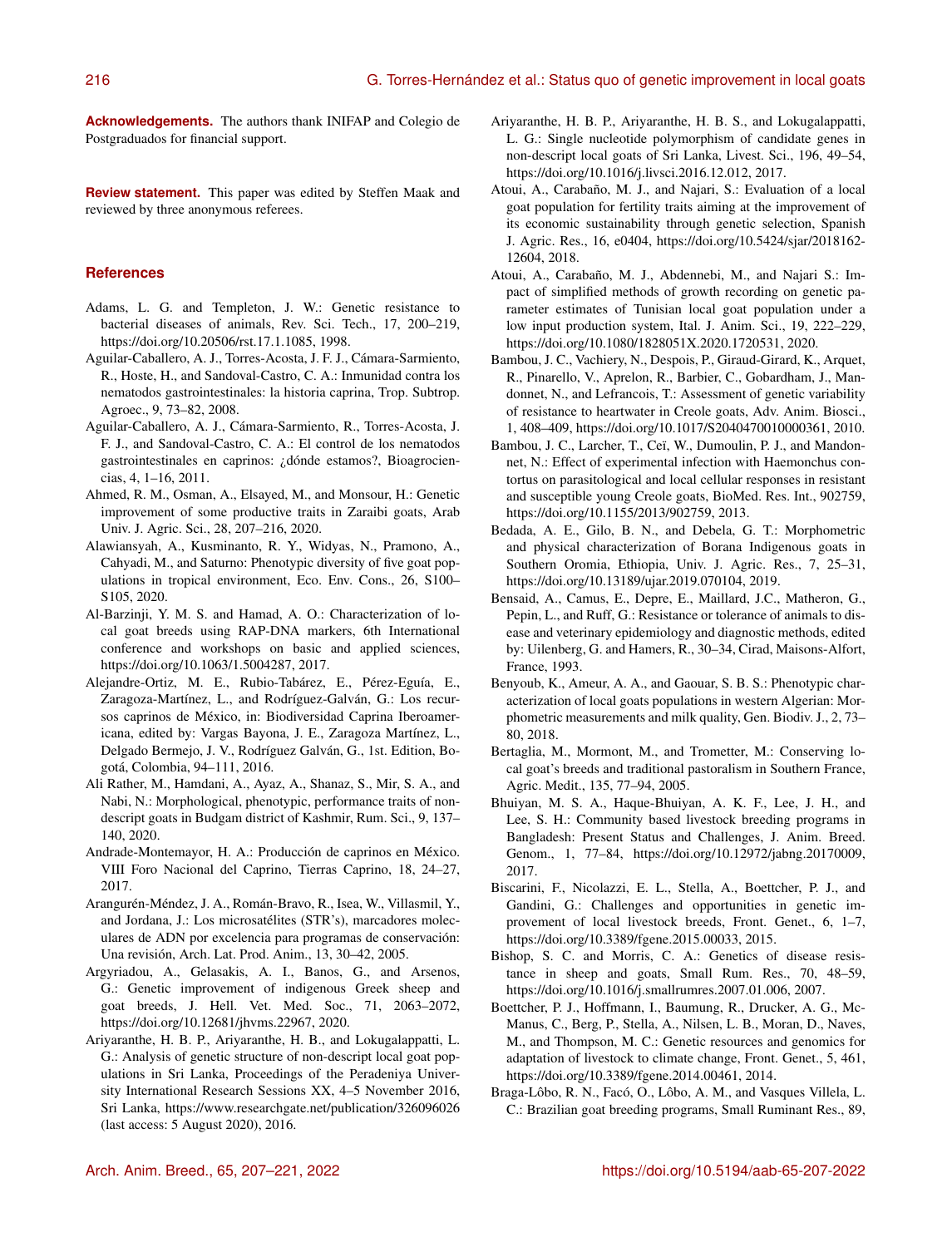149–154, https://doi.org[/10.1016/j.smallrumres.2009.12.038,](https://doi.org/10.1016/j.smallrumres.2009.12.038) 2010.

- Buhari, H. U., Saidu, S. N. A., Kudi, C. A., Okocha, E. C., and Katungo, B. Y.: Seroprevalence of *Brucella* infection in small ruminants from two institutional farms and a slaughter slab in Zaria, Nigeria, Sokoto J. Vet. Sci., 18, 91–99, https://doi.org[/10.4314/sokjvs.v18i2.5,](https://doi.org/10.4314/sokjvs.v18i2.5) 2020.
- Ceccobelli, S., Lasagna, E., Demir, E., Roveli, G., Albertini, E., Veronesi, F., Sarti, F. M., and Rosellini, D.: Molecular identification of the "Facciuta Della Valnerina" local goat population reared in the Umbria region, Italy, Animals, 10, 601, https://doi.org[/10.3390/ani10040601,](https://doi.org/10.3390/ani10040601) 2020.
- Chacón, E., Macedo, F., Velázquez, F., Rezende Paiva, S., Pineda, E., and McManus, C.: Morphological measurements and body indices for Cuban Creole goats and their crossbreds, Rev. Bras. Zootecn., 40, 1671–1679, https://doi.org[/10.1590/S1516-](https://doi.org/10.1590/S1516-35982011000800007) [35982011000800007,](https://doi.org/10.1590/S1516-35982011000800007) 2011.
- Chacón-Marcheco, E., La O Arias, M., Fonseca-Fuentes, N., Pérez-Pineda, E., Velázquez-Rodríguez, F. J., Coss-Domínguez, Y., Fonseca-Jiménez, Y., Delgado-Bermejo, J. V., and Martínez-Martínez, A.: Caracterización genética y conservación de la cabra criolla cubana, in: Biodiversidad Caprina Iberoamericana, edited by: Vargas Bayona J. E., Zaragoza Martínez, L., Delgado Bermejo, J. V., Rodríguez Galván, G., 1st. Edition, Bogotá, Colombia, 112–129, 2016.
- Costa, C. A. F., da Silva Vieira, L., Berne, M. E. A., Silva, M. U. D., Guidoni, A. L., and Figueiredo, E. A. P.: Variability of resistance in goats infected with Haemonchus contortus in Brazil, Vet. Parasitol., 88, 153–158, https://doi.org[/10.1016/s0304-](https://doi.org/10.1016/s0304-4017(99)00207-1) [4017\(99\)00207-1,](https://doi.org/10.1016/s0304-4017(99)00207-1) 2000.
- Dadousis, C., Cecchi, F., Ablondi, M., Fabri, M. C., Stella, A., and Bozzi, R.: Keep Garfagnina alive. An integrated study on patterns of homozygosity, genomic inbreeding, admixture and breed traceability of the Italian Garfagnina goat breed, Plos One, 16, e0232436, https://doi.org[/10.1371/journal.pone.0232436,](https://doi.org/10.1371/journal.pone.0232436) 2021.
- Dagong, M. I. A., Bugiwati, S. R. A., Rahim, L., and Purnomo, N.: Genetics polymorphisms of INHA in local goat populations in south-west Sulawesi region of Indonesia, American J. Anim. Vet. Sci., 15, 43–47, https://doi.org[/10.3844/ajavsp.2020.43.47,](https://doi.org/10.3844/ajavsp.2020.43.47) 2020.
- de la Chevrotière, C., Moreno, C., Jaquiet, P., and Mandonnet, N.: La sélection génétique pour la maîtrise des strongyloses gastrointestinales des petits ruminants, INRA Prod. Anim., 24, 221– 234, 2011.
- Deniskova, T. E., Dotsev, A. V., Selionova, M. I., Reyer, H., Sölkner, J., Fornara, M. S., Aybazov, A. M., Wimmers, K., Brem, G., and Zinovieva N.: SNP-Based genotyping provides insight into the west Asian origin of Russian local goats, Front. Genet., 12, 708740, https://doi.org[/10.3389/fgene.2021.708740,](https://doi.org/10.3389/fgene.2021.708740) 2021.
- Deza, C.: Los caprinos criollos como base del mejoramiento genético en ambientes agroecológicamente restrictivos, XIV Mesa Caprina Nacional, Salta, Argentina, 28 pp., 2007.
- Di Gerlando, R., Mastrangelo, S., Moscarelli, A., Tolone, M., Sutera, A. M., Portolano, B., and Sardina, M. T.: Genomic structural diversity in local goats: Analysis of copy-number variations, Animals, 10, 1040, https://doi.org[/10.3390/ani10061040,](https://doi.org/10.3390/ani10061040) 2020.
- Dinkisa, G.: Review on control of cowdriosis in ruminants, Int. J. Vet. Sci. Tech., 3, 13–19, 2018.
- Djemali, M.: Genetic improvement objectives of sheep and goats in Tunisia: Lessons Learned, in: Analysis and definition of the objectives improvement programmes in sheep and goats. An economic approach to increase their profitability, edited by: Gabiña, D., Options Méditerranéenes: Serie A, Séminaires Mediterranënes, 43, 121–127, 2000.
- Dominik, S.: Quantitative trait loci for internal nematode resistance in sheep: A review, GSE, 37, 83–96, https://doi.org[/10.1186/1297-9686-37-S1-S83,](https://doi.org/10.1186/1297-9686-37-S1-S83) 2005.
- Dorantes-Coronado, E. J., Torres-Hernández, G., Hernández-Mendo, O., and Rojo-Rubio, R.: Zoometric measures and their utilization in prediction of live weight of local goats in southern México, SpringerPlus, 4, 695, https://doi.org[/10.1186/s40064-](https://doi.org/10.1186/s40064-015-1424-6) [015-1424-6,](https://doi.org/10.1186/s40064-015-1424-6) 2015.
- Du, L., Li, J., Ma, N., Ma, Y., Wang, J., Yin, C., and Fu, C.: Animal genetic resources in china: sheep and Goats, Agriculture Press, 229 pp., https://doi.org[/10.1017/S2078633612000604,](https://doi.org/10.1017/S2078633612000604) 2011.
- Dubeuf, J. P. and Boyazoglu, J.: An international panorama of goat selection and breeds, Livest. Sci., 120, 225–231, https://doi.org[/10.1016/j.livsci.2008.07.005,](https://doi.org/10.1016/j.livsci.2008.07.005) 2009.
- El Hag, F. M., Tsubo, M., Rekik, M., Haile, A., Getachew, T., Hilali, M., Khatir, A. A., Babiker, I. E. A., Mussa, A. I., Ahmed, M. K. A., El Hag, M. G., and Zakieldeen, S. A.: Goat breeding objectives in relation to agroecological zonation under dryland farming conditions of north Kordofan, Sudan, World J. Agric. Soil Sci., 5, 1–7, https://doi.org[/10.33552/wjass.2020.05.000604,](https://doi.org/10.33552/wjass.2020.05.000604) 2020.
- El Moutchou, N., González, A. M., Chentouf, M., Lairini, K., and Rodero, E.: Morphological differentiation of Northern Morocco goat, J. Livest. Sci. Tech., 5, 33–41, https://doi.org[/10.22103/jlst.2017.1662,](https://doi.org/10.22103/jlst.2017.1662) 2017.
- Escareño-Sánchez, L. M., Wurzinger, M., Pastor-López, F., Salinas-González, H., Solkner J., and Iñiguez, L.: La cabra y los sistemas de producción caprina de los pequeños productores de la Comarca Lagunera en el norte de México, Revista Chapingo Serie Ciencias Forestales y del Ambiente, 17, 235–246, 2011.
- FAOSTAT: Producción de caprinos en el mundo, [https://www.fao.](https://www.fao.org/faostat/es/#data/QCL) [org/faostat/es/#data/QCL](https://www.fao.org/faostat/es/#data/QCL) (last access: 5 April 2021), 2019.
- Gaddour, A., Najari, S., and Ouni, M.: Response to absorption of the crossbreeding of the local goat with exotic breeds in the oases of southern Tunisia, Afr. J. Agric. Res., 5, 363–371, 2010.
- Gandini, G., Turri, F., Rizzi, R., Crotta, M., Minozzi, G., and Pizzi, F.: Economic evaluation of genetic improvement in local breeds: the case of the Verzaschee goat, Ital. J. Anim. Sci., 17, 199–207, https://doi.org[/10.1080/1828051X.2017.1279034,](https://doi.org/10.1080/1828051X.2017.1279034) 2017.
- García-Bonilla, D. V., Vargas-López, S., Bustamante-González, A., Torres-Hernández, G., Calderón-Sánchez, F., and Olvera-Hernández, J. I.: La producción de caprinos para carne en la montaña de Guerrero, México, Agr. Soc. Des., 15, 1–17, 2018.
- Ginja, C., Gama, L. T., Martínez, A., Sevane, N., Martin-Burriel, I., Lanari, M. R., Revidatti, M. A., Aranguren-Méndez, J. A., Bedotti, D. O., Ribeiro, M. N., Sponenberg, P., Aguirre, E. L., Alvarez-Franco, L. A., Menezes, M. P. C., Chacón, E., Galarza, A., Gómez-Urviola, N., Martínez-López, O. R., Pimenta-Filho, E. C., da Rocha, L. L., Stemmer, A., Landi, V., and Delgado-Bermejo, J. V.: Genetic diversity and patterns of population structure in Creole goats from the Americas, Anim. Genet., 48, 315– 329, https://doi.org[/10.1111/age.12529,](https://doi.org/10.1111/age.12529) 2017.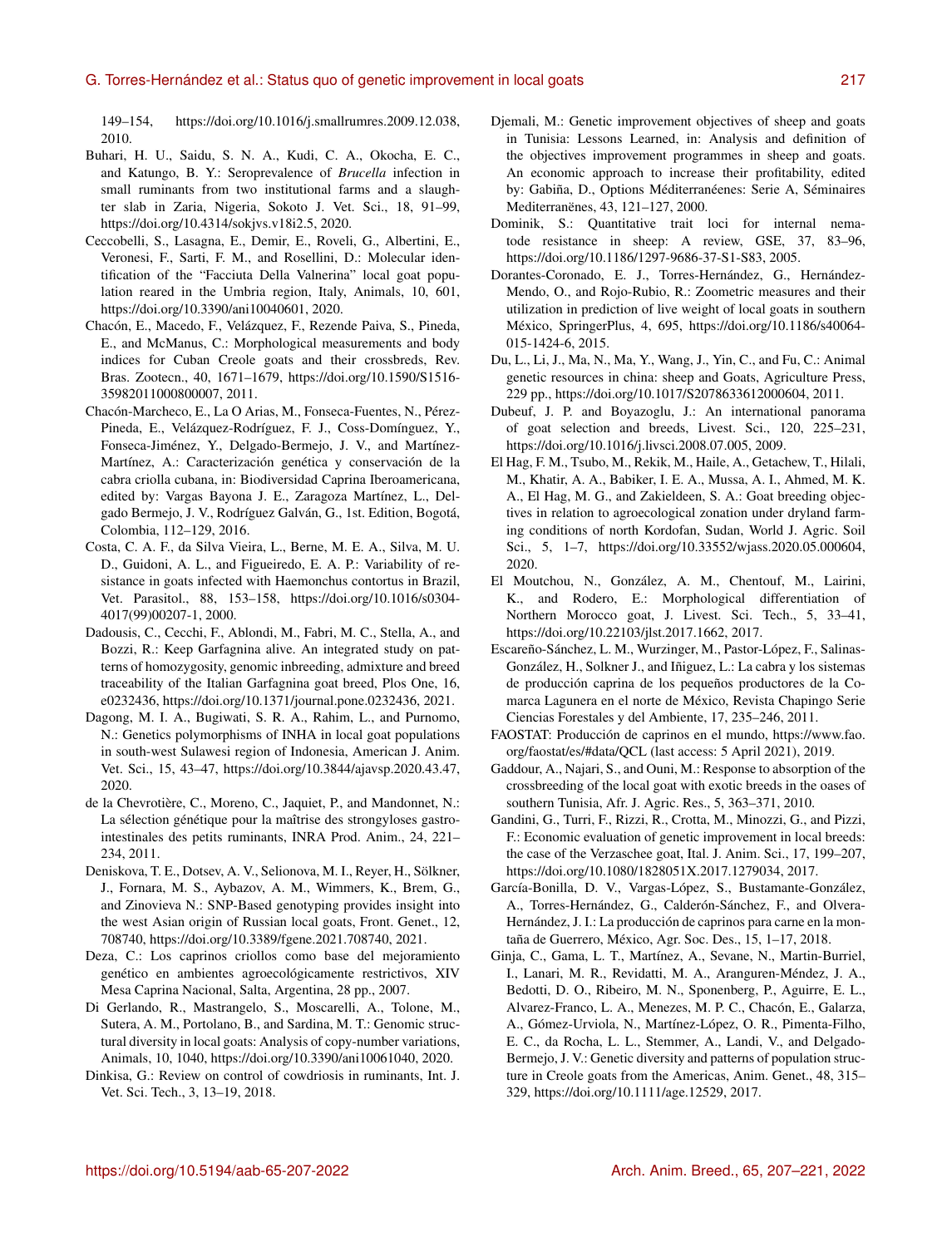- Giovannini, N.: Evaluación y selección de reproductores para la mejora genética, INTA, Bariloche, Argentina, 13 pp., [https://inta.gob.ar/sites/default/files/script-tmp-inta-evaluacion\\_](https://inta.gob.ar/sites/default/files/script-tmp-inta-evaluacion_y_seleccion_de_reproductores_para_mej.pdf) [y\\_seleccion\\_de\\_reproductores\\_para\\_mej.pdf](https://inta.gob.ar/sites/default/files/script-tmp-inta-evaluacion_y_seleccion_de_reproductores_para_mej.pdf) (last access: 13 June 2020), 2011.
- Gomes de Lima, L., De Souza, N. O. B., Rios, R. R., de Melo, B. A., dos Santos, L. T. A., Silva, K. M., Murphy, T. W., and Fraga, A. B.: Advances in molecular genetic techniques applied to selection for litter size in goats (Capra hircus): a review, J. Appl. Anim. Res., 48, 38–44, https://doi.org[/10.1080/09712119.2020.1717497,](https://doi.org/10.1080/09712119.2020.1717497) 2020.
- Gómez-Carpio, M. M., Toalombo-Vargas, P. A., Avilés-Esquivel, D. F., Mendoza, B., Pesántez, M., Vargas, J. C., and Aguirre, L.: Recursos genéticos caprinos locales en el Ecuador, in: Biodiversidad Caprina Iberoamericana, edited by: Vargas Bayona J. E., Zaragoza Martínez, L., Delgado Bermejo, J. V., Rodríguez Galván, G., 1st. Edition, Bogotá, Colombia, 149–160, 2016.
- Gómez-Urviola, N. C., Gómez-Urviola, J. W., Celi-Mariátegui, I. D. R., Milán-Sendra, M. J., and Jordana-Vidal, J.: La cabra criolla peruana, situación actual y perspectivas conservacionistas, Biodiversidad Caprina iberoamericana, edited by: Vargas Bayona J. E., Zaragoza Martínez, L., Delgado Bermejo, J. V., Rodríguez Galván, G., 1st. Edition, Bogotá, Colombia, 163–168, 2016.
- Gunia, M., Mandonnet, N., Arquet, R., de la Chevrotiere, C., Navès, M., Mahieu, M., and Alexandre G.: Production systems of Creole goat and their implications for a breeding programme, Animal, 4, 2099–2105, https://doi.org[/10.1017/S1751731110001412,](https://doi.org/10.1017/S1751731110001412) 2010.
- Hagan, J. K., Apori, S. O., Bosompem, M., Ankobea, G., and Mawuli, A.: Mophological characteristics of Indigenous goats in the coastal savanna and forest eco-zones of Ghana, J. Anim. Sci. Adv., 2, 813–821, 2012.
- Haile, A., Getachew, T., Mirkena, T., Duguma, G., Gizaw, S., Wurzinger, M., Soelkner, J., Mwai, O., Deesie, T., Abebe, A., Abate, Z., Jembere, T., Rekik, M., Lobo, R. N. B., Mwacharo, J. M., Terfa, Z. G., Kassie, G. T., Mueller, J. P., and Richkowsky, B.: Community-based sheep breeding programs generated substantial genetic gains and socioeconomic benefits, Animal, 14, 1362–1370, https://doi.org[/10.1017/S1751731120000269,](https://doi.org/10.1017/S1751731120000269) 2020.
- Hankamo, A., Woldeyohannes, T., and Banerjee, S.: Morphometrical characterization and structural indices of Indigenous goats reared in two production systems in Sidama Zone, Southern Ethiopia, Int. J. Anim. Sci. Tech., 4, 6–16, https://doi.org[/10.11648/j.ijast.20200401.12,](https://doi.org/10.11648/j.ijast.20200401.12) 2020.
- Hassen, H., Rishkowsky, B., Termanini, A., Jessry, G., Haile, A., Baum, M., and Lababidi, S.: Mophological and molecular genetic diversity of Syrian indigenous goat populations, Afr. J. Biotechnol., 15, 745–758, https://doi.org[/10.5897/AJB2015.15062,](https://doi.org/10.5897/AJB2015.15062) 2016.
- Hilal, B., El Otmani, S., Chentouf, M., and Boujenan, I.: Multivariate analysis for morphological traits of the Hamra goat population in two regions of Morocco, Anim. Genet. Resour., 59, 55–62, https://doi.org[/10.1017/S2078633616000114,](https://doi.org/10.1017/S2078633616000114) 2016.
- Iñiguez-Rojas, L., Mueller, J. P., Facó, O., Wurzinger, M., Sölkner, J., Rodríguez, T., and Salinas-González, H.: Limitaciones y sostenibilidad del mejoramiento genético comunitario para pequeños productores en las zonas áridas de Latinoamérica, in: La Producción de Rumiantes Menores en las Zonas Áridas de Latinoamérica, edited by: Iñiguez-Rojas, L., 515–538, 2013.
- Jayashree, R., Jayashankar, M. R., Nagaraja, C. S., Shikrishna, I., and Satyanarayana, K.: Genetic characterization of local goats of Karnakata by microsatellite marker analysis, Ind. J. Anim. Res., 53, 19–23, https://doi.org[/10.18805/ijar.B-3458,](https://doi.org/10.18805/ijar.B-3458) 2019.
- Jemmali, B., Kamoun, M., Haddar, M., Ben Gara, A., Selmi, H., Hammi, M., Amraoui, M., Rouiddi, H., and Boulbaba, R.: Genetic polymorphism of casein alpha-S1 gene in Tunisian local goat, Biomirror, 3, 1–4, 2012.
- Karnuah, A. B., Dunga, G., and Rewe, T.: Community based breeding program for improve goat production in Liberia, MOJ Curr. Res. Rev., 1, 216–221, 2018a.
- Karnuah, A. B., Osei-Amponsah, R., Dunga, G., Wennah, A., Wiles, W. T., and Boettcher, P.: Phenotypic characterization of the West Africa dwarf goats and the production system in Liberia, Int. J. Livest. Prod., 9, 221–231, https://doi.org[/10.5897/IJLP2018.0496,](https://doi.org/10.5897/IJLP2018.0496) 2018b.
- Karsli, T., Demir, E., Fidan, H. G., Aslan, M., Karsli, B. A., Arik, I. Z., Semerci, E. S., Karabag, K., and Balcioglu, M. S.: Determination of genetic variability, population structure and genetic differentiation of indigenous Turkish goat breeds based on SSR loci, Small Ruminant. Res., 190, 106147, https://doi.org[/10.1016/j.smallrumres.2020.106147,](https://doi.org/10.1016/j.smallrumres.2020.106147) 2020.
- Kaumbata, W., Nakimbugwe, H., Nandolo, W., Banda, L. J., Mészáros, G., Gondwe, T., Woodward-Greene, M. J., Rosen, B., Van-Tassel, C. P., Sölkner, J., and Wurzinger, M.: Experiences from the implementation of Community-Based goat breeding programs in Malawi and Uganda: A potential approach for conservation and improvement of Indigenous small ruminants in smallholder farms, Sustainability, 13, 1494, https://doi.org[/10.3390/su13031494,](https://doi.org/10.3390/su13031494) 2021.
- Kim, J.-Y., Jeong, S., Kim, K. H., Lim, W.-J., Lee, H.-Y., and Kim, N.: Discovery of Genomic Characteristics and Selection Signatures in Korean Indigenous Goats Through Comparison of 10 Goat Breeds, Front. Genet., 10, 699, https://doi.org[/10.3389/fgene.2019.00699,](https://doi.org/10.3389/fgene.2019.00699) 2019.
- Kosgey, I. S., Baker, R. L., Udo, H. M. J., and Van Aredonk, J. A. M.: Successes and failures of small ruminant breeding programmes in the tropics: a review, Small Ruminant Res., 61, 13– 28, https://doi.org[/10.1016/j.smallrumres.2005.01.003,](https://doi.org/10.1016/j.smallrumres.2005.01.003) 2006.
- Labatut, J., Girard, N., Astruc, J. M., and Bibe, B.: Dissemination of genetic progress: A key aspect of genetic improvement of local breeds, Anim. Genet. Resour., 53, 117–127, https://doi.org[/10.1017/S2078633612000367,](https://doi.org/10.1017/S2078633612000367) 2013.
- Lanari, M. R., Domingo, E., Pérez-Centeno, M. J., and Gallo, L.: Pastoral community selection and the genetic structure of local goat breed in Patagonia, Anim. Genet. Resour., 37, 31–42, https://doi.org[/10.1017/S1014233900001942,](https://doi.org/10.1017/S1014233900001942) 2005.
- Liu, G., Zhao, Q., Lu, J., Sun, F., Han, X., Zhao, J., Feng, H., Wang, K., and Liu, C.: Insights into the genetic diversity of indigenous goats and their conservation priorities, Asian-Aust. J. Anim. Sci., 32, 1501–1510, https://doi.org[/10.5713/ajas.18.0737,](https://doi.org/10.5713/ajas.18.0737) 2019.
- Lourenco, D., Legarra, A., Tsuruta, S., Masuda, Y., Aguilar, C. and Misztal, I.: Single-Step genomic evaluations from theory to practice: Using SNP chips and sequence data in BLUPF90, Genes, 11, 790, https://doi.org[/10.3390/genes11070790,](https://doi.org/10.3390/genes11070790) 2020.
- Lozano-Jaramillo, M., Alemu, S. W., Dessie, T., Komen, H., and Bastiaansen, J. W. M.: Using phenotypic distribution models to predict livestock performance, Sci. Rep.-UK, 9, 15371, https://doi.org[/10.1038/s41598-019-51910-6,](https://doi.org/10.1038/s41598-019-51910-6) 2019.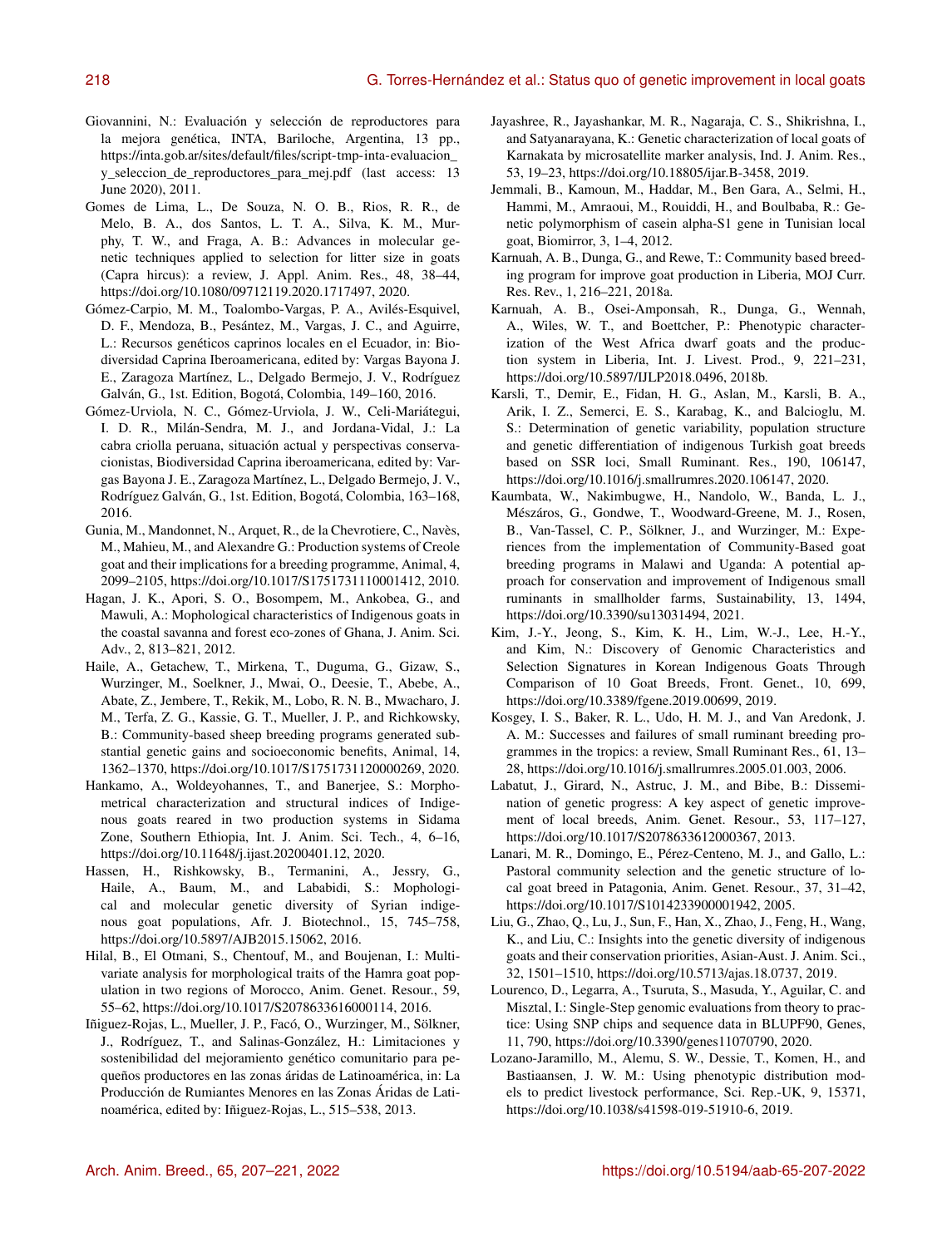- Maldonado-Jáquez, J. A., Salinas-González, H., Torres-Hernández, G., Becerril-Pérez, C. M., and Díaz-Rivera, P.: Factors influencing milk production in local goats in the Comarca Lagunera, México, LRRD, 30, 132, [http://www.lrrd.org/lrrd30/7/glat30132.](http://www.lrrd.org/lrrd30/7/glat30132.html) [html](http://www.lrrd.org/lrrd30/7/glat30132.html) (last access:last access: 12 October, 2020), 2018.
- Mandal, A., Karunakaran, M., Rout, P. K., and Roy, R.: Conservation of threatened goat breeds in India, Anim. Genet. Res., 55, 47–55, https://doi.org[/10.1017/S2078633614000307,](https://doi.org/10.1017/S2078633614000307) 2014.
- Mandonnet, N., Aumont, G., Fleury, J., Arquet, R., Varo, H., Gruner, L., Bouix, J., and Vu Tien Khang, J.: Assessment of genetic variability of resistance to gastrointestinal nematode parasites in Creole goats in the humid tropics, J. Anim. Sci., 79, 1706–1712, https://doi.org[/10.2527/2001.7971706x,](https://doi.org/10.2527/2001.7971706x) 2001.
- Mandonnet, N., Mahieu, M., Alexandre, G., Gunia, M., and Bambou, J. C.: Genetic resistance to parasites in small ruminants: from knowledge to implementation in the tropics, in: Proceedings 10th World Congress on Genetics Applied to Livestock Production, Vancouver, BC, Canada, 17–22 August, 2014, 1–6, 2014.
- Mariante, A. S., Albuquerque, M. S., Egito, A. A., and Mc-Manus, C.: Advances in the Brazilian animal genetic resources conservation programme, Anim. Genet. Resour., 25, 107–121, https://doi.org[/10.1017/S1014233900003497,](https://doi.org/10.1017/S1014233900003497) 1999.
- Matheron, G., Barré, N., Camus, E., and Gogue, J.: Genetic resistance of Guadeloupe Native goats to heartwater, Onderstepoort J. Vet. Res., 54, 337–340, 1987.
- Menezes, M. P., Martinez, A. M., Pimenta, E. C., Vega-Pla, J. L., Delgado, J. V., Arandas, J. K., da Rocha, L. L., and Ribeiro, M. N.: Diversity and genetic relationship among local Brazilian goat breeds using SSR markers, Animals, 10, 1842, https://doi.org[/10.3390/ani10101842,](https://doi.org/10.3390/ani10101842) 2020.
- Meydan, H., Pehlivan, E., Özkan, M. M., Yildiz, M. A., and Goldman, W.: Prion protein gene polymorphisms in Turkish native goat breeds, J. Genet., 96, 299–305, https://doi.org[/10.1007/s12041-017-0763-1,](https://doi.org/10.1007/s12041-017-0763-1) 2017.
- Michailidou, S., Tsangaris, G. T., Tzora, A., Skoufos, I., Banos, G., Argiriou, A., and Arsenos, G.: Analysis of genome-wide DNA arrays reveals the genomic population structure and diversity in autochthonous Greek goat breeds, PLoS ONE, 14, e0226179, https://doi.org[/10.1371/journal.pone.0226179,](https://doi.org/10.1371/journal.pone.0226179) 2019.
- Migliore, S., Agnello, S., Chiappini, B., Vaccari, G., Mignacca, S. A., Presti, V. D. M. L., Di Domenico, F., and Vitale, M.: Biodiversity and selection for scrapie resistance in goats: genetic polymorphism in "Girgentana" breed in Sicily, Italy, Small Ruminant Res., 125, 137–141, https://doi.org[/10.1016/j.smallrumres.2015.01.029,](https://doi.org/10.1016/j.smallrumres.2015.01.029) 2015.
- Miller, J. E. and Horohov, D. W.: Immunological aspects of nematode parasite control in sheep, J. Anim. Sci., 84, E124–E132, https://doi.org[/10.2527/2006.8413\\_supple124x,](https://doi.org/10.2527/2006.8413_supple124x) 2006.
- Monau, P., Raphaka, K., Zvinorova-Chimboza, P., and Gondwe, T.: Sustainable utilization of Indigenous goats in Southern Africa, Diversity, 12, 20, https://doi.org[/10.3390/d12010020,](https://doi.org/10.3390/d12010020) 2020.
- Montaldo, H. H., Torres-Hernández, G., and Valencia-Posadas, M.: Goat breeding research in México, Small Ruminant Res., 89, 155–163, https://doi.org[/10.1016/j.smallrumres.2009.12.039,](https://doi.org/10.1016/j.smallrumres.2009.12.039) 2010.
- Moyao-Ariza, F., Maldonado-Jáquez, J. A., Granados-Rivera, L. D., Martínez-Rojero, R. D., Torres-Hernández, G., Domínguez-Martínez, P. A., Bautista-Martínez, Y., and Sánchez-Gutiérrez,

R. A.: Variabilidad morfoestructural, zoométrica y faneróptica de machos cabríos locales del norte de México, ITEA, https://doi.org[/10.12706/itea.2021.030,](https://doi.org/10.12706/itea.2021.030) online first, 2022.

- Mrode, R., Tarekegn, G. M., Mwacharo, J. M., and Djikeng, A.: Invited review: Genomic selection for small ruminants in developed countries: how applicable for the rest of the world?, Animal, 12, 1333–1340, https://doi.org[/10.1017/S1751731117003688,](https://doi.org/10.1017/S1751731117003688) 2018.
- Mrode, R., Dzivenu, C. E., Marshall, K., Gibson Chagunda, M. G., Muasa, B. S., Ojango, J., and Okeyo, A. M.: Phenomics and its potential impact on livestock development in low-income countries: innovative applications of emerging related digital technology, Anim. Front., 10, 1–6, https://doi.org[/10.1093/af/vfaa002,](https://doi.org/10.1093/af/vfaa002) 2020.
- Mueller, J. P.: Programas de mejora genética de rumiantes menores basados en comunidades, Arch. Lat. Prod. Anim., 25, 61–75, 2017.
- Naves, M., Alexandre, G., Mahieu, M., Bambou, J.C., Gunia, M., de la Chevrotiere, C., Limea, L., Nizar, S., Menendez-Buxadera, A., Jannini, D., and Mandonnet, N.: La cabra creole de las Antillas Francesas y Haití: un recurso genético original y productivo para el desarrollo de sistemas de producción diversificados, in: Biodiversidad Caprina Iberoamericana, edited by: Vargas Bayona, J. E., Zaragoza Martínez, L., Delgado Bermejo, J. V., Rodríguez Galván, G., 1st. Edition. Bogotá, Colombia, 112–129, 2016.
- Nwogwugwu, C., Lee, S. H., Freedom, E. C., Manjula, P., and Lee, J. H.: Review on challenges, opportunities and genetic improvement of sheep and goat productivity in Ethiopia, J. Anim. Breed. Genom., 2, 001–008, https://doi.org[/10.12972/jabng.20180015,](https://doi.org/10.12972/jabng.20180015) 2018.
- Ojo, O. A., Akpa, G. N., Orunmuyi, M., and Adeyinka, I. A.: Genetic differentiation among Nigerian Indigenous goat populations, J. Agric. Sci., 7, 39–47, https://doi.org[/10.5539/jas.v7n11p39,](https://doi.org/10.5539/jas.v7n11p39) 2015.
- Onzima, R. B., Upadhyay, M. R., Doekes, H. P., Brito, L. F., Bosse, M., Kanis, E., Groenen, M. A. M., and Crooijmans, R. P. M. A.: Genome-wide characterization of selection signatures and runs of homozygosity in Ugandan goat breeds, Front. Genet., 9, 318, https://doi.org[/10.3389/fgene.2018.00318,](https://doi.org/10.3389/fgene.2018.00318) 2018.
- Ortiz-Morales, O., Arias-Margarito, L., López-Ojeda, J.C., Soriano-Robles, R., Almaraz-Buendia, I., Ramírez-Bibriesca E. Estudio descriptivo de la producción caprina tradicional en las regiones mixteca y valles centrales de Oaxaca, México, Ecosist. Rec. Agrop., 8, e2840, https://doi.org[/10.19136/era.a8n2.2840,](https://doi.org/10.19136/era.a8n2.2840) 2021.
- Paim, T. P., Faria, D. A., Hay, E. H., Lanari, R., Chaverri-Esquivel, L., Cascante, M. I., Jimenez-Alfaro, E., Mendez, A., Faco, O., de Moraes Silva, K., Mezzadra, C. A., Mariante, A., Rezende-Paiva, S., and Blackburn, H. D.: New world populations are a genetically diverse reservoir for future use, Sci. Rep.-UK, 9, 1476, https://doi.org[/10.1038/s41598-019-38812-3,](https://doi.org/10.1038/s41598-019-38812-3) 2019.
- Palomares-Reséndiz, G., Aguilar-Romero, F., Flores-Pérez, C., Gómez-Núñez, L., Gutierrez-Hernández, J., Herrera-López, E., Limón-González, Morales-Álvarez, F., Pastor-López, F., and Díaz-Aparicio, E.: Enfermedades infecciosas de relevancia en la producción caprina, histora, retos y perspectivas, Rev. Mex. Cienc. Pecu., 12, 205–223, https://doi.org[/10.22319/rmcp.v12s3.5801,](https://doi.org/10.22319/rmcp.v12s3.5801) 2021.
- Patbandha, T. K., Pata, B. A., Trivedi, S. P., Gohil, P. C., Boradiya, P. C., Sharma, A., and Savalia, K. B.: Evaluating phenotypic cor-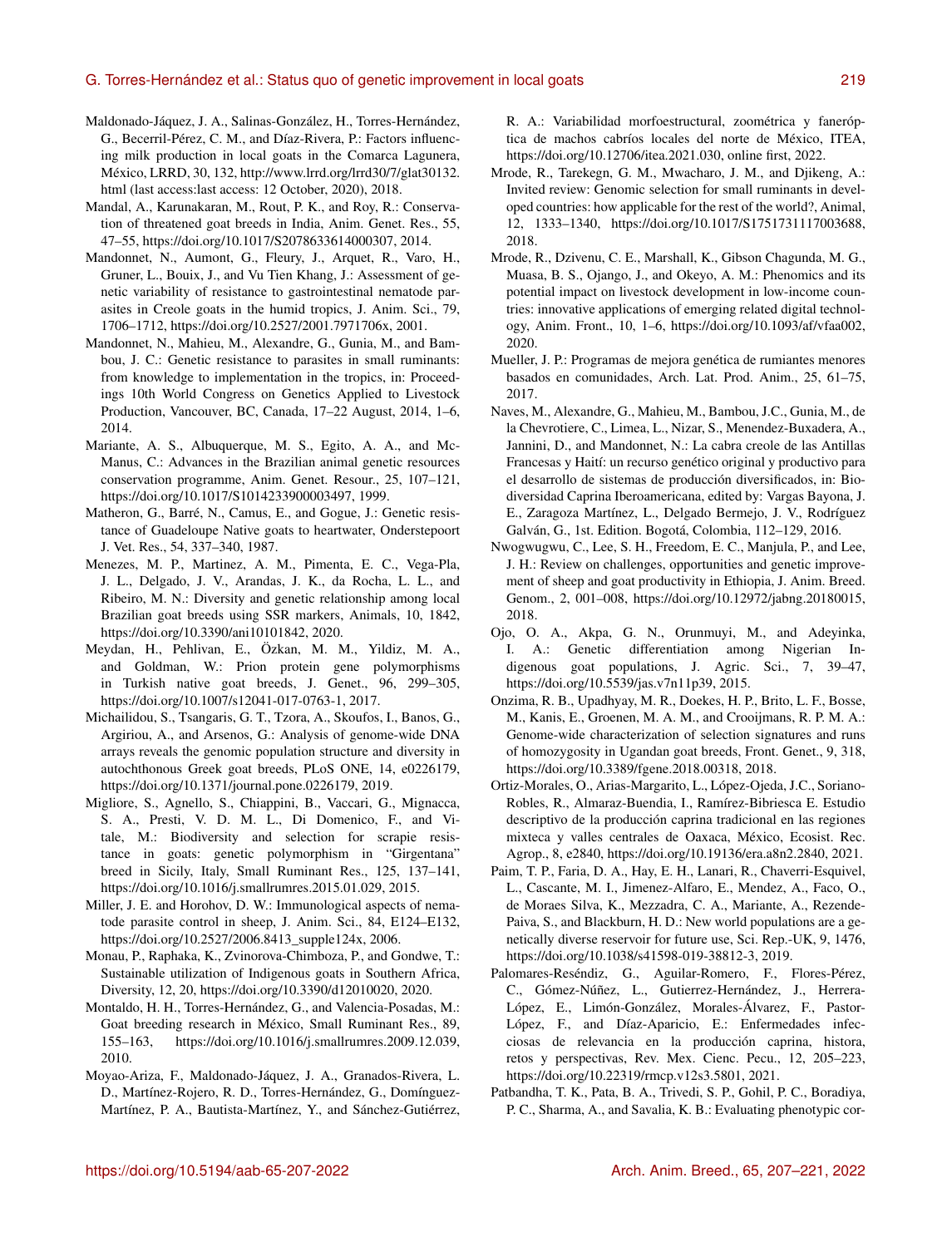relation between body weight and biometric traits of migratory goats, J. Entom. Zool. Stud., 6, 560–564, 2018.

- Pogorevc, N., Simčič, M., Khayatzadeh, N., Sölkner, J., Berger, B., Bojkovski, D., Zorc, M., Dovc, P., Medugorac, I., and Horvat, S.: Post-genotyping optimization of dataset formation could affect genetic diversity parameters: an example of analyses with alpine goat breeds, BMC Genomics, 22, 546, https://doi.org[/10.1186/s12864-021-07802-z,](https://doi.org/10.1186/s12864-021-07802-z) 2021.
- Preston, S. J. M., Sandeman, M., González, J., and Piedrafita, D.: Current Status for gastrointestinal nematode diagnosis in small ruminants: Where are and where are we going?, J. Immun. Res., 2014, 210350, https://doi.org[/10.1155/2014/210350,](https://doi.org/10.1155/2014/210350) 2014.
- Prieto, P. N., Revidatti, M. A., Capellari, A., and Ribeiro, M. N.: Estudio de recursos genéticos: identificación de variables morfoestructurales en la caracterización de los caprinos nativos de Formosa, Comunicaciones Científicas y Tecnológica, Argentina, 2006.
- Reveles-Torres, L. R., Echavarría, C. H. F., Bañuelos, V. R., Salinas-González, H., and Cabral, A. F. J.: Empleo de marcadores moleculares en la diferenciación de razas caprinas del Estado de Zacatecas, México, Trop. Subtrop. Agroec., 9, 15–27, 2008.
- Rewe, T. O., Ogore, P. B., and Kahi, A. K.: Integrated goat projects In Kenya: Impact on genetic improvement, 7th World Congress on Genetics Applied to Livestock Production, 19–23 August 2002, Montpellier, France, 19–23 August 2002, 2002.
- Rotimi, E. A., Momoh, O. M., and Egahi, J. O.: Relationship between bodyweight and morphological traits in Sahelian goats of Nigeria using path analysis, Mustafa Kemal University J. Agric. Sci., 25, 455–460, https://doi.org[/10.11648/j.ijast.20200401.12,](https://doi.org/10.11648/j.ijast.20200401.12) 2020.
- Saatci, M., Elmaz, Ö., Akbas, A. A., Agaoglu, Ö, K., Sari, M., and Metin, M. Ö.: Some effects of nationwide small ruminant breeding project under the breeder conditions on goat flocks and their owner, Rev. Agric. Rural Develop., 6, 5–9, 2017.
- Sahraoui, H., Madani, T., Fantazi, K., Khouane, A. C., Ameur, A. A., Paschinno, P., Vacca, G. M., Gaouar, S. B., and Detorri, M. L.: Genetic variability in the A microsatellite al SLC11A1 gene and possible implications with innate resistance against brucelosis in Algerian native goats, Biodiversitas, 21, 5630– 5636, https://doi.org[/10.13057/biodiv/d211219,](https://doi.org/10.13057/biodiv/d211219) 2020.
- Salinas-González, H., Echavarría, F. G., Flores-Nájera, M. J., Flores-Ortiz, M. A., Gutiérrez, R., Rumayor, A., Meza-Herrera, C. A., and Pastor, F.: Evaluación participativa de tecnologías en caprinos en el semiárido del Norte Centro de México, Revista Chapingo-Serie Ciencias Forestales y del Ambiente, 17, 225– 234, https://doi.org[/10.5154/r.rchscfa.2010.11.106,](https://doi.org/10.5154/r.rchscfa.2010.11.106) 2011.
- Salinas-González, H., Flores-Nájera, M. J., Echavarría-Chairez, F., and Meza-Herrera, C. A.: Investigación participativa y su rol en el desarrollo y la investigación de rumiantes menores en zonas áridas de México, in: La Producción de Rumiantes Menores en las Zonas Áridas de Latinoamérica, ISBN 978-85-7035-229-3, edited by: Iñiguez-Rojas, L., 11, 249–277, 2013.
- Sánchez-Gutiérrez, R. A., Gutiérrez-Luna, R., and Flores-Nájera, M. J.: Caracterización morfológica de un rebaño de conservación de cabras criollas en Zacatecas, México, Arch. Zoot., 67, 73–79, 2018.
- Sánchez-Gutiérrez, R. A., Granados-Rivera, L. D., Salinas-González, H., Maldonado-Jáquez, J. A., Hernández-Leal, E., and Cigarroa-Vázquez, F. A.: Selección preliminar de cabras Blanca

Celtibérica mediante una técnica multivariada, Zootecnia Tropical, 39, e4484416, https://doi.org[/10.5281/zenodo.4484415,](https://doi.org/10.5281/zenodo.4484415) 2021.

- Schultz, E. B., Silva, F. F., Garcia, A. O., Oliveira, H. R., Rodrigues, M. T., and Brito, L. F.: Genetic parameter estimates for caprine arthritis encephalitis in dairy goats, J. Dairy Sci., 103, 6407– 6411, https://doi.org[/10.3168/jds.2019-17740,](https://doi.org/10.3168/jds.2019-17740) 2020.
- Sevane, N., Cortés, O., Gama, L. T., Martínez, A., Zaragoza, P., Amills, M., Bedotti, D. O., Bruno de Sousa, C., Cañon, J., Dunner, S., Ginja, C., Lanari, M. R., Landi, V., Sponenberg, P., Delgado, J. V., and BioGoat Consortium: Dissection of ancestral contributions to creole goat populations, Animal, 12, 2017–2026, https://doi.org[/10.1017/S1751731117003627,](https://doi.org/10.1017/S1751731117003627) 2018.
- Silva, F. F., Bambou, J. C., Oliveira, J. A., Barbier, C., Fleury, J., Machado, T., and Mandonnet, N.: Genome wide association study reveals new candidate genes for resistance to nematodes in Creole goat, Small Ruminant. Res., 166, 109–114, https://doi.org[/10.1016/j.smallrumres.2018.06.004,](https://doi.org/10.1016/j.smallrumres.2018.06.004) 2018.
- Stemmer, A. and Valle-Zárate, A.: La crianza de caprinos en Bolivia y la función primordial de la cabra criolla, in: Biodiversidad Caprina Iberoamericana, edited by: Vargas Bayona, J. E., Zaragoza Martínez, L., Delgado Bermejo, J. V., Rodríguez Galván, G., 1st. Edition. Bogotá, Colombia., 167–186, 2016.
- Tantia, M. S., Vij, P. K., Yathish, H. M., Kulkarni, V. S., Shettar, V. B., Gopala, G. T., Sharma, H., and Sharma R.: Characterization of Nandidurga and Bidri goat populations of Karnataka, Indian J. Anim. Sci., 88, 1050–1063, 2018.
- Teklu, G., Aman, E., Enbiyale, G., Masrie, O., Neges, T., Yirga, A., Debalke, D., and Mitku, F.: Review on cowdriosis (heartwater), J. Am. Sci., 3, 99–106, https://doi.org[/10.7537/marsjas130817.12,](https://doi.org/10.7537/marsjas130817.12) 2017.
- Torres-Acosta, J. F. J., Jacobs, D. E., Aguilar-Caballero, A. J., Sandoval-Castro, C., Cob-Galera, L., and May-Martínez, M.: Improving resilience against natural gastrointestinal nematode infections in browsing kids during the dry season in tropical México, Vet. Parasitol., 135, 163–173, https://doi.org[/10.1016/j.vetpar.2005.08.009,](https://doi.org/10.1016/j.vetpar.2005.08.009) 2006.
- Torres-Hernández, G., Maldonado-Jáquez, J. A., Salinas-González, H., Granados-Rivera, L. D., Pastor-López, F. J., Vaquera-Huerta, H., and Bautista-Martínez, Y.: Influence of milk production records on the estimation of typical and extended curve lactation parameters in local goats under grazing management, Indian J. Anim. Sci., 90, 164–167, 2020.
- Tyasi, T. L., Mathapo, M. C., Mokoena, K., Maluleke, D., Rashijane, L. T., Makgowo, K. M., Danguru, L. W., Molabe, K. M., Bopape, P. M., and Mathye, N. D.: Assesment of relationship between body weight and morphological traits of South African Non-descript Indigenous goats, J. Anim. Health Prod. 8, 32–39, 2020.
- Valencia-Posadas, M., Barboza-Corona, J. E., Ángel-Sahagun, C. A., Gutiérrez-Chávez, A. J., Martínez-Jaime, O. A., and Montaldo, H. H.: Phenotypic correlations between milk production and conformation in goats, Acta Universitaria, 28, 3–8, https://doi.org[/10.15174/au.2017.1093,](https://doi.org/10.15174/au.2017.1093) 2017.
- Villarreal-Arellano, H. R., Fuentes-Mascorro, G., Ramírez-Bibriesca, E., Torres-Hernández, G., Ricardi de la Cruz, C., and Vargas-López, S.: Morphostructural variability in the Pastoreña goat in different regions of the Mixteca of Mexico: A pheno-